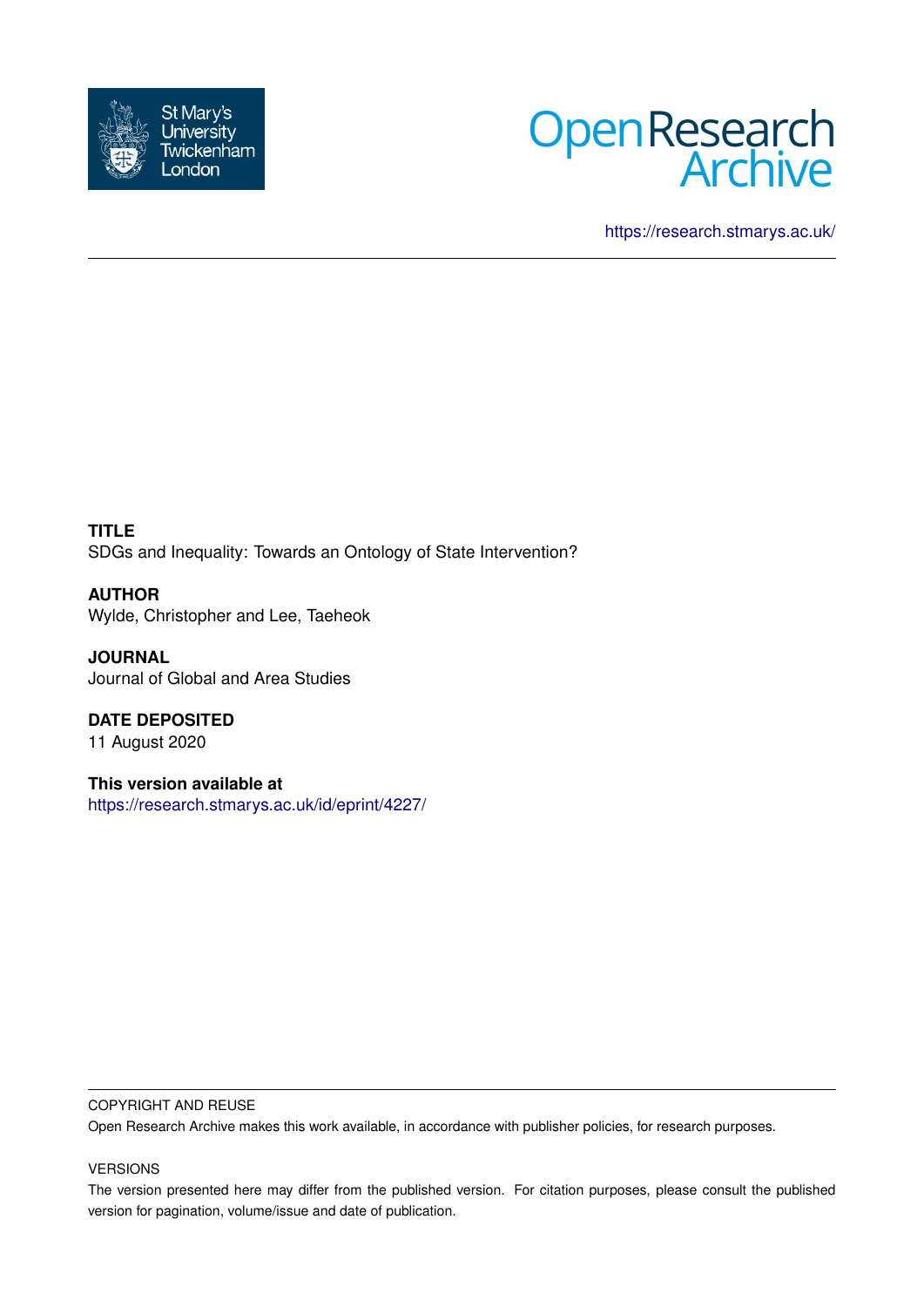# SDGs and Inequality: Towards an Ontology of State Intervention?\*

https://doi.org/10.31720/JGA.4.1.8 Journal of Global and Area Studies 2020. Vol. 4(1) 141-167 ⓒ The Author(s) 2020

# Christopher Wylde\*\*

Senior Lecturer, St Mary's University, UK

# Taeheok Lee\*\*\*

HK research professor, Busan University of Foreign Studies, South Korea

#### Abstract

In 2015 the SDGs replaced the MDGs. This new set of goals coalesce around a general theme of inequality. This article will argue that in order to understand how SDGs are to be managed, governed, and realised the role of the state in this process must be robustly theorised and contextualised within a world of multi-level governance. Therefore, a robust theory of the state must be outlined to generate an appropriate ontology of state (non)intervention with regard to solving the key developmental inequalities associated with the suite of SDGs. In addition, global, regional, and local actors all influence the ability to achieve these goals; yet the state remains a key institutional site where power coalesces. Therefore, the roles of this plethora of development actors must be delineated to reveal the nature of state power in a  $21<sup>st</sup>$  century characterised by key processes of globalisation.

#### Keywords

state, governance, inequality, SDGs

<sup>\*</sup> This work is supported by the National Research Foundation of Korea Grant funded by the Korean Government (Ministry of Education) of 2018 (NRF-2018S1A6A3A02081030)

<sup>\*\*</sup> Email: christopher.wylde@gmail.com

<sup>\*\*\*</sup> Email: gwheok@bufs.ac.kr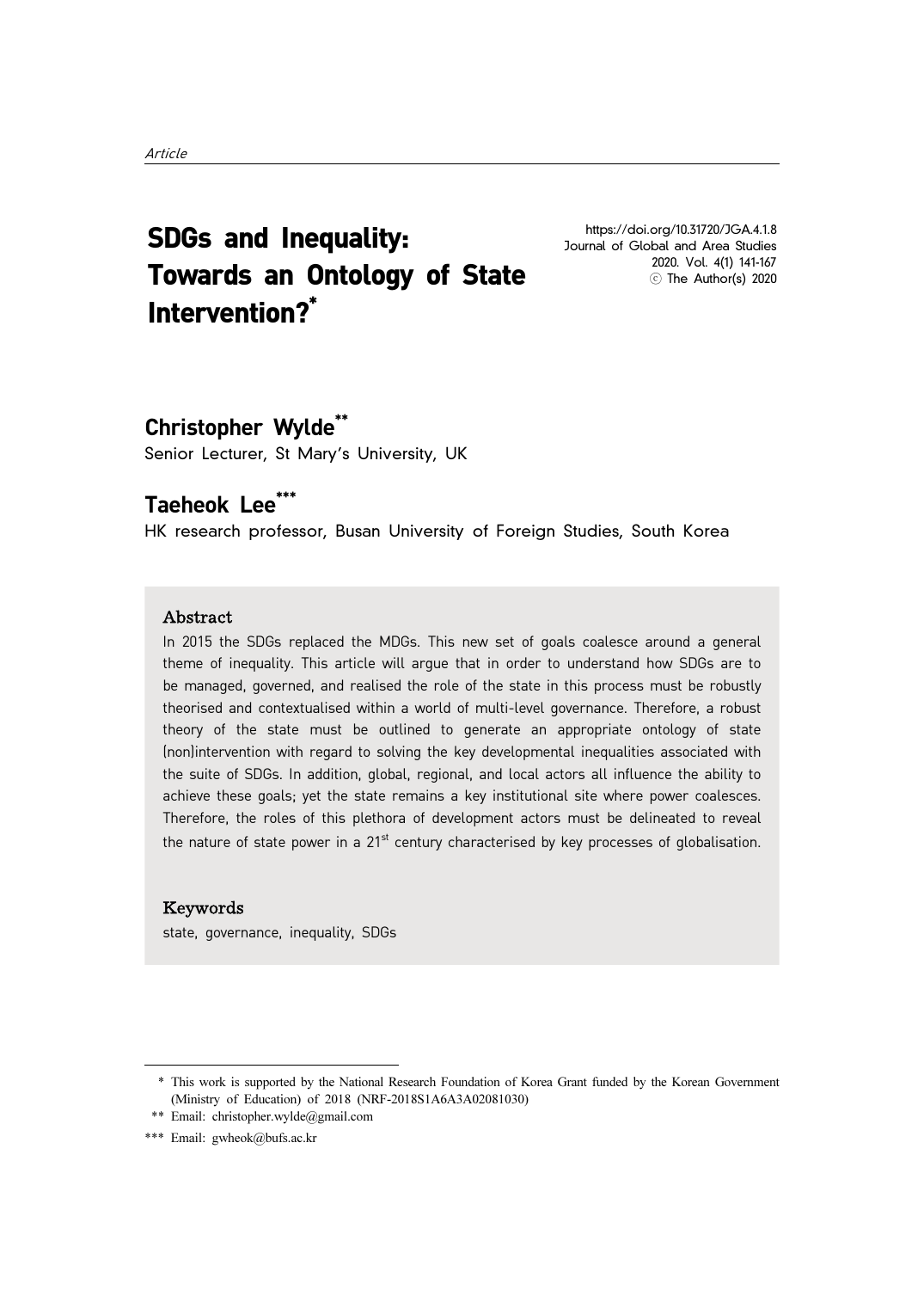Development consists of the removal of various types of unfreedoms that leave people with little choice and little opportunity of exercising their reasoned agency. The removal of substantial unfreedoms, it is argued here, is constitutive of development.

> Development as Freedom, 1999 Amartya Sen

The SDGs, in their various formulations, are concerned with development.1) Development and associated development theories are about how positive change in society can be shaped and managed. The processes of development in human societies always involves the organisation, mobilisation, combination, use, and distribution of resources in new ways; it is an historical change process (Kothari, 2005). This process is fundamentally political. Because resources are being produced and distributed in many different ways, decisions must be made by individuals and different societal groups about how and in what ways such resources are to be employed. The presence of power in these (non)decisions means that development is inescapably political rather than managerial or administrative (Leftwich, 2000; Wylde, 2017).

In the context of catch-up development, the key most influential actor, at least in the modern historical period, has been the state. As an entity it has both the capacity and the autonomy to act in ways that shape positive societal change. However, this influence has not always been beneficial to development, and in all too many instances has actually been inimical to it. The core thesis of this article is that in order to further evolve and develop our understanding of SDGs and associated development, a robust understanding of the state and its role in the development process must be articulated. This will be achieved in three substantive sections: the first will outline a robust theory of the state, suitably grounded in a sophisticated understanding of (state) power. Reductionist understandings of globalisation meaning the retreat of the state (Ohmae, 1995) engage more in the politics of globalisation, rather than the globalisation of politics (Hay and Marsh, 2000). It is often all too convenient

<sup>1)</sup> The Sustainable Development Goals (SDGs), also known as the Global Goals, were adopted by all United Nations Member States in 2015 as a universal call to action to end poverty, protect the planet and ensure that all people enjoy peace and prosperity by 2030. The 17 SDGs are integrated―that is, they recognize that action in one area will affect outcomes in others, and that development must balance social, economic and environmental sustainability.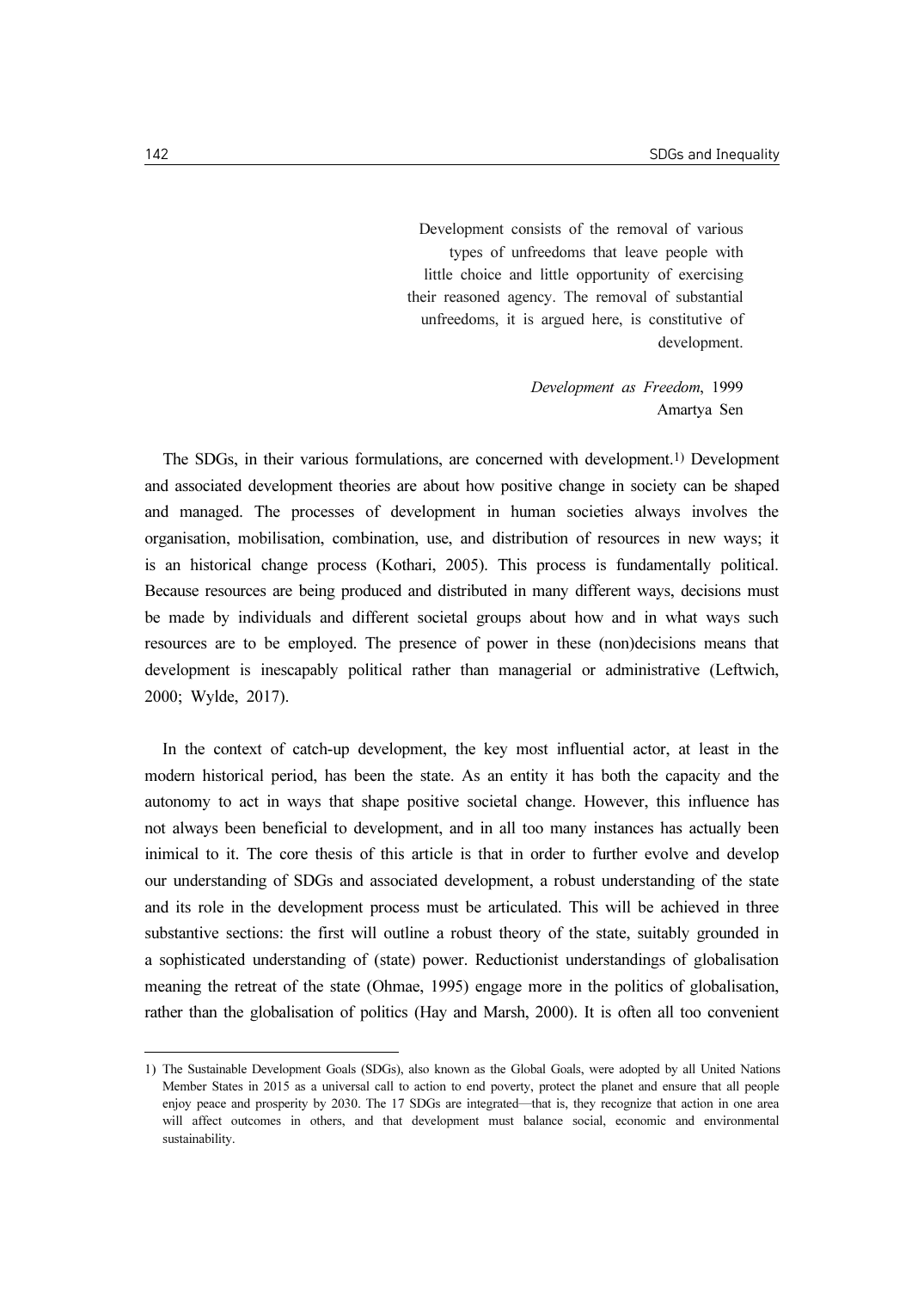to make a deductive explanation of (international) politics through a crude application of 'more globalisation must mean less state'. It is true that the hegemony of a neoliberal paradigm in development thinking has led to the dismantling of many state capacities; this does not imply in any way an *analytical* shift in focus from the state. The state acts as a unique site of social cohesion and a coalescing of social forces. The state must therefore be understood as a social relation (see, for example, Jessop, 2016). When combined with a Strategic Relational Approach (Jessop, 2016) this allows us to see the state as a condensation of a changing balance of class forces (Jessop, 2002: 195).

The second section will outline how this understanding of states and state power must incorporate an understanding of multi-level governance, in an era characterised by globalisation. The argument moves away from false dichotomies such as state and market, instead embracing the concept of structuration (Hay, 2014) to understand the ways in which the state operates within a constellation of levels of governance. Through an application of World Order (Cox, 1981) a specific understanding of the stratified social ontology that accompanies this can be reached. This understanding offers a key role for the state: for it is the site of international hegemony and subsequent World Order. In addition, key institutional vehicles for this hegemony - international organisation - can be seen not to dictate, rather shape international development policy through facilitating a 'political economy of the possible' (Santiso, 2006) in terms of discrete state projects of a developmentalist nature.

The third section, given the way the role and "capacity" of state intervention in a global era is understood from the previous sections, will demonstrate how and in what ways the state can meet objectives, particularly in the context of SDGs (also including MDGs). In short, theoretically speaking, the contours and process of development have oscillated between two key institutions: the state and the market. From the classic economic theory, Keynesian, modernization, developmental, dependency theory, and neoliberal theory, amongst many others, are in their essence debates regarding the relative efficacy of the state versus the market. In this vein, the 1990s as the first decade of the post-Cold War era, gave rise to a renewed focus on multifaceted actors involved in the development process, increasingly understood in a more holistic manner.

In this sense, the first ever global level meeting of all donor countries agreed upon an International Development Cooperation architecture, called 'Shaping the  $21<sup>st</sup>$  Century: the Contribution of Development Cooperation' (OECD 1996), which was at its essence a roadmap for international aid. Prior to that, all aid was 'piecemeal', with each state providing according to their national interest and plan. Thus, and also at the same time, the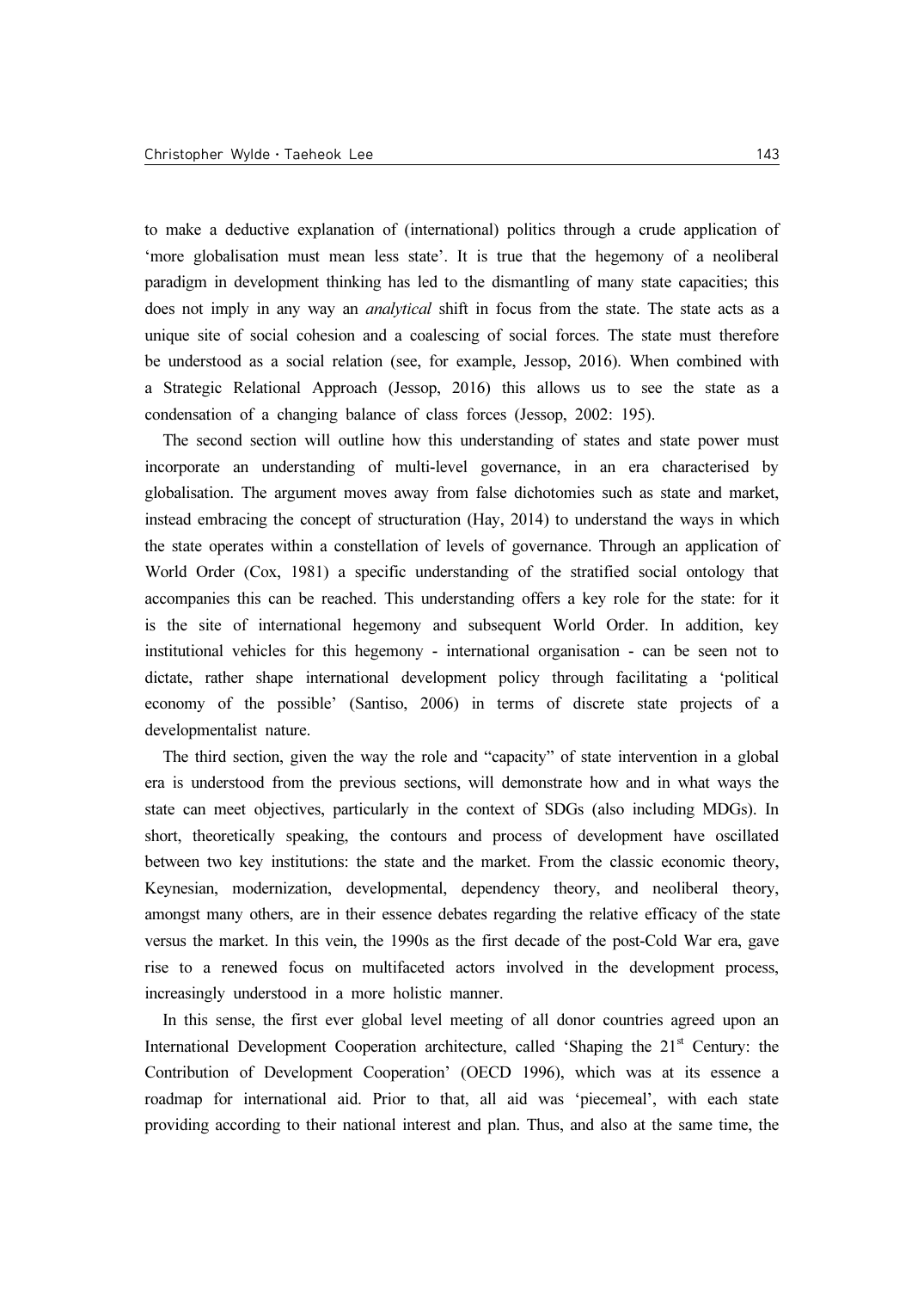UN became a key front-runner in development as the advanced countries, including the US, reduced their ODA (Overseas Development Assistance) budgets in the context of "the end of History."2) In this line, a new concept came to play human development (human security) which is implicitly and explicitly coined with the critical concept of 'No One Left Behind' under the umbrella of SDGs, which is attached to inequalities. This article will therefore argue how, and in what ways, the state – broadly defined and conceptualised - remains the key actor in carrying out this global level of development goals.

### THE ROLE OF THE STATE IN DEVELOPMENT

The state has been a concept long debated in Politics and associated disciplines. On the one hand, it is merely one particular institutional complex among many others within any given social formation; yet on the other hand it is peculiarly charged with overall responsibility for maintaining the cohesion of the social formation of which it is part. The state thus becomes much more than its associated ensemble of institutions, as whilst its form - or 'strategically selective limits' (Jessop, 1990: 353) - is/are constituted through state structures and operating procedures, the outcome of state power also depends on the changing balance of forces engaged in political action both within and beyond the state. This suggests a focus on the institutional context of states is necessary, but not sufficient, for analysis of the state. Agent-centred institutionalism becomes an important intellectual tradition for understanding how social forces make history in specific institutional contexts. Focus is on 'complex actors rather than on individuals; on actor's interests, identities, action orientations, and resources in specific actor constellations rather than in generic, context-free terms; and on different forms of interaction' (Jessop, 2016: 9). This is clearly important. Examination of the ensemble of 'socially embedded, socially regularised, and strategically selective institutions and organisations' (Jessop, 2016: 49) - or *Staatsgewalt* - forms a necessary element of any analysis of the state.

As suggested, this institutional analysis is necessary, but not sufficient, for an understanding of the state. Completion requires an analysis of other substantive aspects of the state: its social bases, state projects, and national-popular objectives. This framework can generate understanding of all states, albeit fleeting and necessarily temporally specific due to their constantly evolving nature. Bob Jessop has called this Staatsidee (Jessop, 2016: 49):

<sup>2)</sup> There are mainly three rationale for the aid, from the donors' perspective. 1) humanitarian 2) geo-political 3) economic reasons.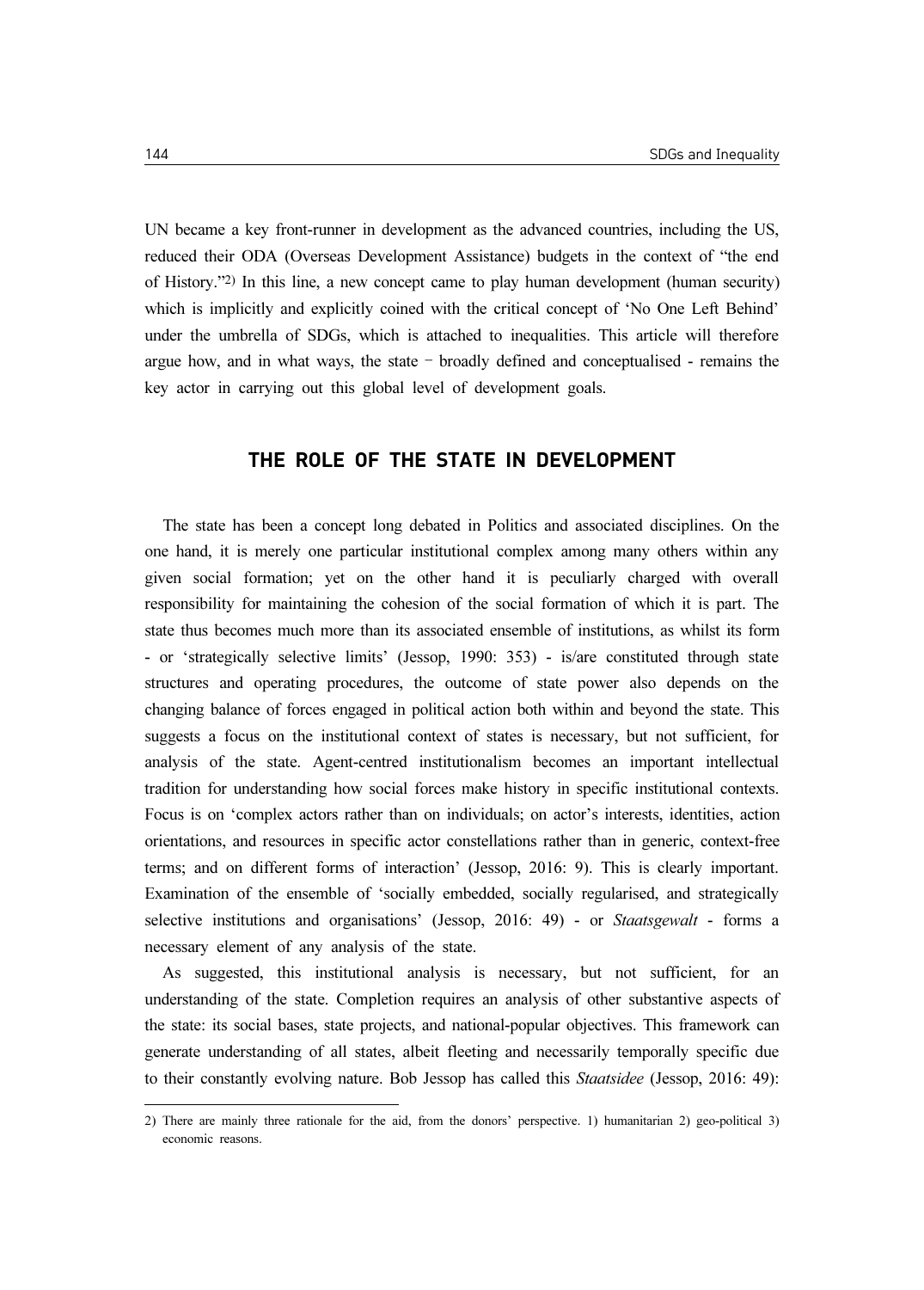the policies generated by the particular institutional ensemble of the state, and enacted on the members of a given society, and done in the name of the common interest of general will.

The specific type of state that this article is interested in is the one that has the authority, power, and capability to strike a relationship with the market that is not one of domination, but one that is able to 'govern the market' (Wade, 1990). The literature has described this kind of formation as a Developmental State and is often concerned with the necessary authority, power, and capability to enact appropriate market governance. This intellectual concern has distilled into the concepts of *autonomy* and *capacity*. Capacity can be defined as the ability of a state to implement goals, especially over the actual or potential opposition of powerful social groups or in the face of recalcitrant socioeconomic circumstances. It follows that in order to have capacity a state must also possess autonomy, defined as when it is able to 'formulate and pursue goals that are not simply reflective of the demands or interests of social groups, classes, or society' (Evans, Rueschemeyer, and Skocpol, 1985: 9). Government may have to enact unpopular or even harsh policies in the name of development. To effectively guide economic development a state must enjoy the power to direct society and lead it through traumatic changes. Bureaucrats must be able to draft policies that promote national development, not the advancement of private lobbyists.

Scholars draw attention to the strength, capacity, and autonomy required for successful Developmental States (Rapley, 2008: 155; Evans, Rueschemeyer and Skocpol, 1985: 9). It suggested, capacity can be defined as the ability of a state to implement goals, especially over the actual or potential opposition of powerful social groups or in the face of recalcitrant socioeconomic circumstances. In Developmental State literature this capacity should arise less from crude power and more from a marriage between a technocratic state and a well organised indigenous capitalist class. It follows that in order to have capacity a state must also possess autonomy, defined as when it is able to 'formulate and pursue goals that are not simply reflective of the demands or interests of social groups, classes, or society' (Evans, Rueschemeyer, and Skocpol, 1985: 9). Government may have to enact unpopular or even harsh policies in the name of development. To effectively guide economic development a state must enjoy the power to direct society and lead it through traumatic changes. This idea is key. The failure of industrial policy to promote successful catch-up development in different parts of the world (large swathes of Sub-Saharan Africa for example) can be understood in terms of an inappropriate mix of capacity and autonomy.

Underlying these Developmental State imperatives of capacity and autonomy in the historical record were the two central features of unusual degrees of both bureaucratic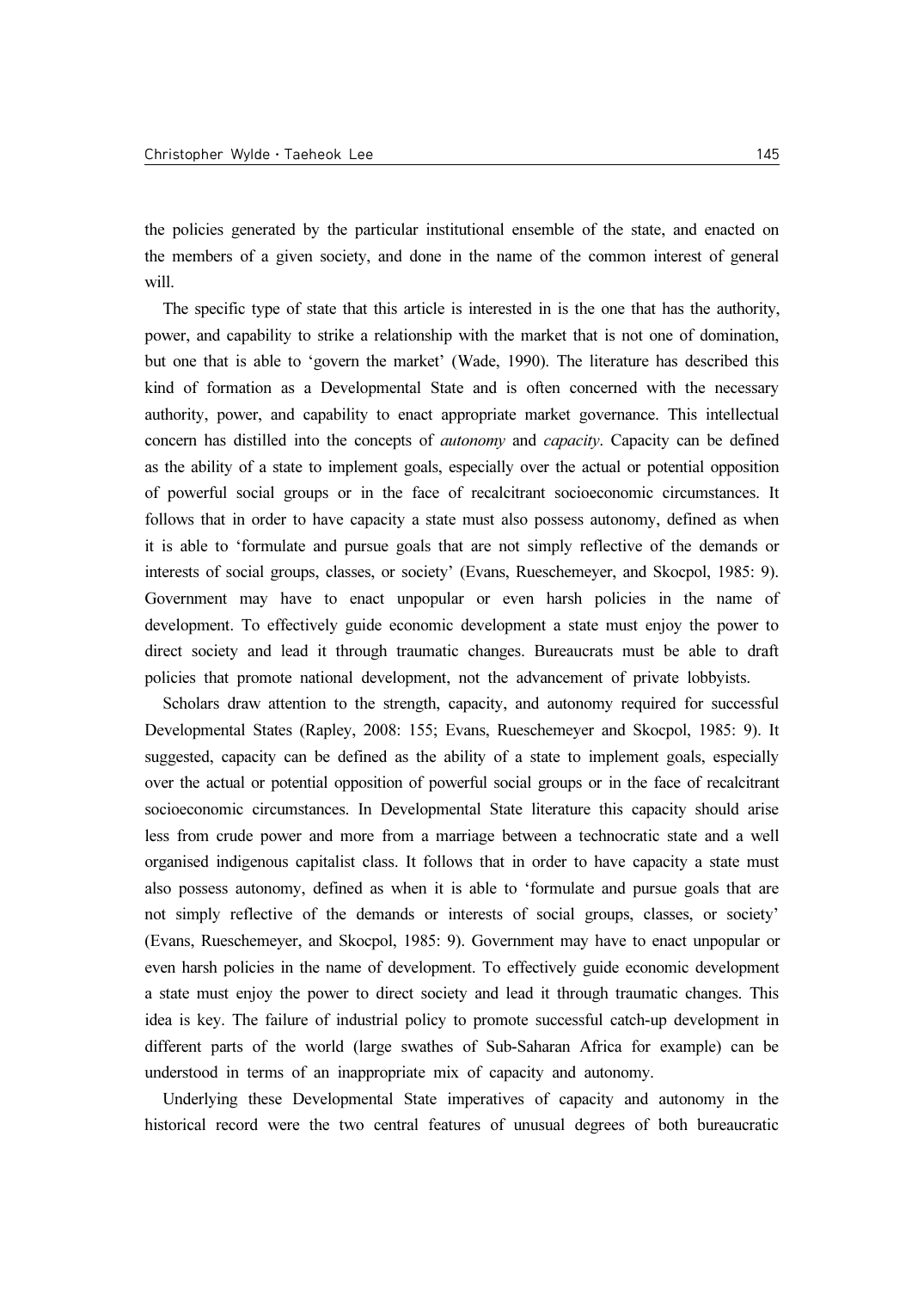autonomy and public-private cooperation. This facilitated the formulation of independent national goals by the state and its bureaucracy, as well as translating these broad national goals into effective policy action. Therefore, the coexistence of these two features was essential. For example, in the absence of bureaucratic autonomy public-private cooperation could easily degenerate into situations in which state goals are directly reducible to private interests. Argentina and Brazil during their bureaucratic-authoritarian periods could be examples of such a political economy, where close government-business cooperation materialised in the context of a weak state, in the sense that it lacked autonomy from powerful groups in society. The logic of the Developmental State therefore rests precisely on the combination of bureaucratic autonomy and public-private cooperation; the central insight of which is that the degree of government-business cooperation and consensus on national goals is not purely the product of a given cultural environment but has been largely engineered by the state elites themselves through the creation of a special set of institutions (Öniş, 1991: 115).

This thought was further developed as Evans and his concept of embedded autonomy (Evans, 1995: 12, passim) was critiqued for having an inadequate or incomplete understanding of state-society relationships; it was not a sufficient explanation of successful development experience as *both* strong states and strong economic groups in society are needed to create 'governed interdependence' (Weiss, 1998: 38). Pempel's (1999: 157) analysis captures this well when he critiques the Developmental State literature for privileging the political and economic role played by state bureaucrats. This is because they are treated as totally depoliticised, socially disembodied, and in rational pursuit of a self-evident national interest (Ibid.: 144). In the words of Chalmers Johnson (1982: 356) 'politicians merely reign, whereas the bureaucrats actually rule'. This led Bruce Cumings (1999: 61) to suggest that the state then emerges as a 'web without a spider'. This critique makes the observation that 'if not from the politicians from whom do bureaucrats get their sense of direction?' (Ibid.: 145). Bureaucracies may well be rational, but in whose interests are they rational? One answer could be the national interest, derived from the possible interests of the politicians or at least of those in power. This opens the door to the possibility of multiple capitalisms and many varied versions of economic development; or many different capitalisms or forms of development, each promoting the interests of different specific socio-economic groups (Pempel 1999: 145). As a result, different 'Developmental Regimes' (see Pempel, 1999; Wylde, 2012; 2014) are possible, based on different constellations of socio-economic interests rooted in state-society relationships that go beyond the narrow confines of embedded autonomy, authoritarianism, and the Developmental State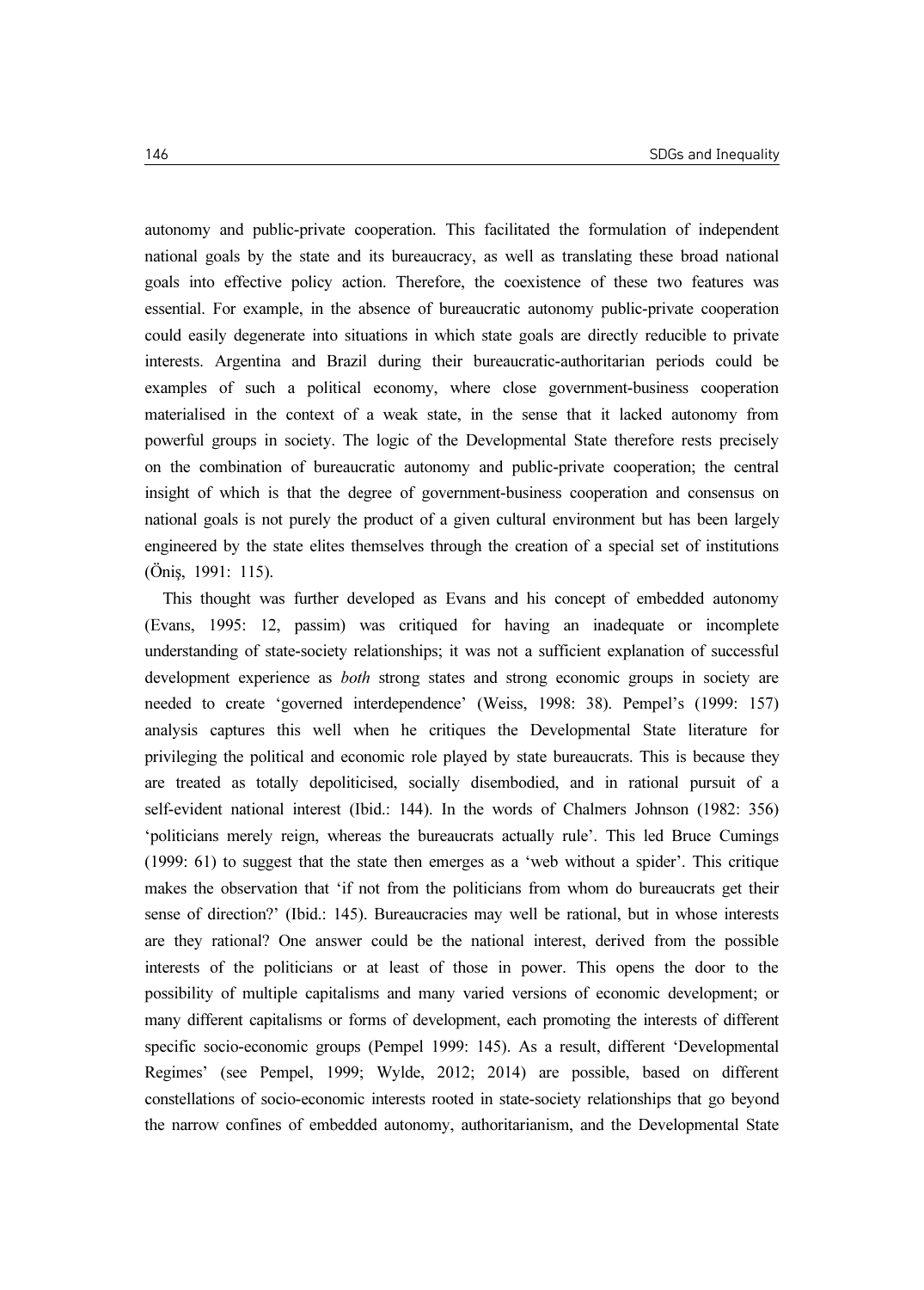concept.

It is this critique that the concept of the democratic Developmental State is grounded in. In early Developmental State literature democracy was perceived to be a luxury that was feasible only in countries that had achieved developmental success. Democratic politics were considered to be a barrier to sustained development since unbridled political competition could generate pressures that led to deviation from the appropriate path necessary for sustained economic development (Robinson and White, 2002: 1). Whilst developmental democracy is not an assured outcome of a simultaneous process of economic and political liberalisation, it should not be totally discarded. The political and institutional basis for a number of states that have demonstrated broad-based sustainable development combined with a legitimate and inclusive democracy lies in the form of the democratic Developmental State (Robinson and White, 2002: 1; White, 2002).

An effective Developmental State requires a particular mix of politics and institutions that can create, maintain, and deepen democratic structures and shape developmental outcomes in both productive and equitable ways. This mix can move beyond state-society relations characterised by embedded autonomy, achieving the same developmental results - i.e. sustained economic growth and industrialisation - yet grounded in a social contract characterised by democratic institutions. This opens the (theoretical) door to the possibility of different constellations of state-society relationships beyond embedded autonomy that can lead to effective development.

The Developmental State's preoccupation with the insulation of state bureaucrats as key to economic development can therefore be (re)interpreted as theoretically constricting. Evans emphasis on the role and character of the state's bureaucracy at the expense of other explanatory factors reduces the basis of legitimacy for state-led developmental intervention to bureaucratic links with industrial capital (Woo-Cumings, 1999: 31; Pempel, 1999: 144). The possibility of legitimacy based on other forms of state-society relationship, or indeed multiples and combinations of different relationships, is not considered. As Pempel (1999: 147) suggests, 'bureaucratic autonomy and mandarinate competence in the absence of numerous other conditions are thin reeds on which to rest a strategy of economic development'. In a critique of the Developmental State literature in terms of its analysis of bureaucracies, Woo-Cumings (1999: 31) contends that 'trimming some bureaucratic fat off the Developmental State does not mean the end of the Developmental State; rather, it is a requirement for survival'.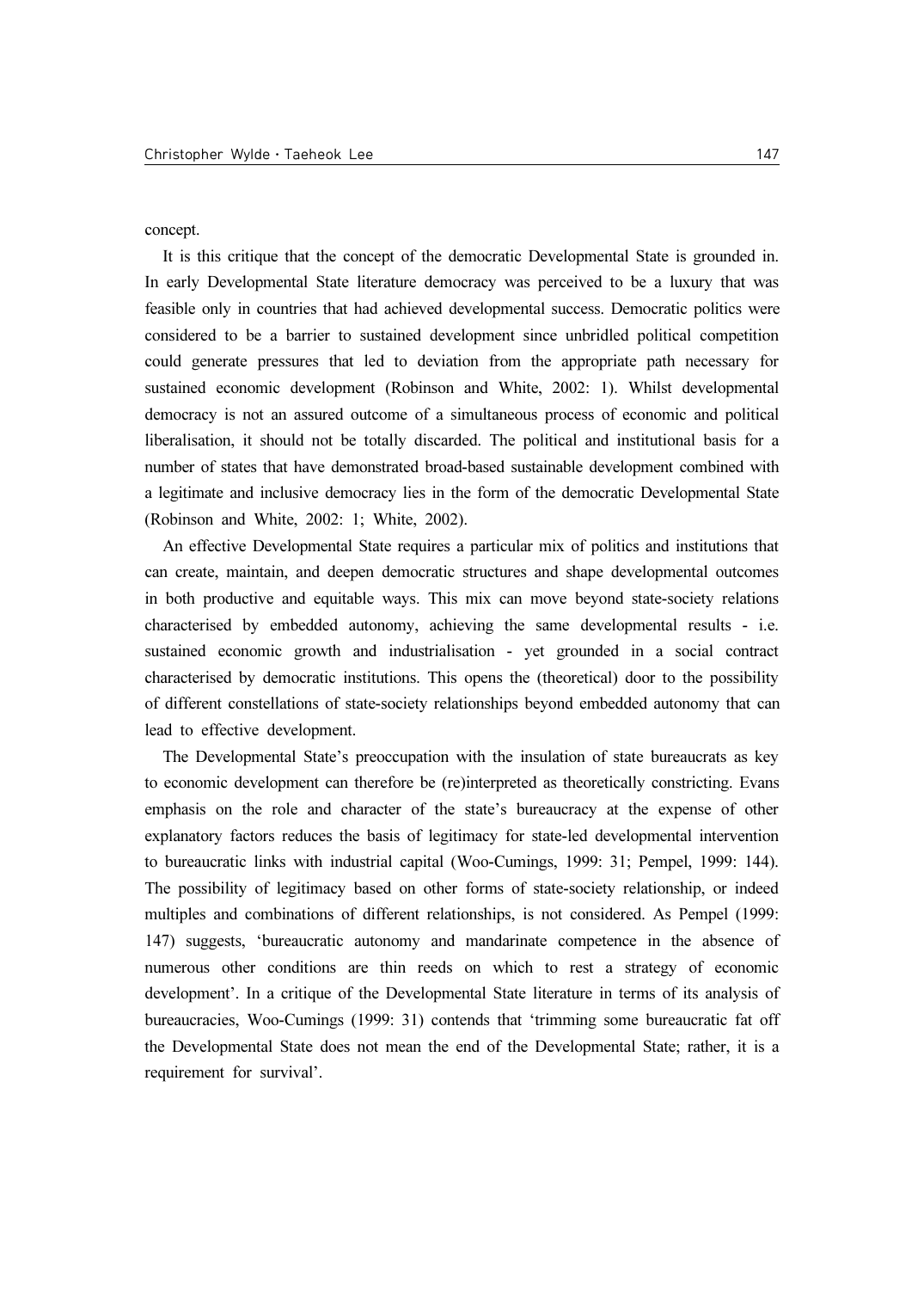#### Towards a Twenty-First Century Developmental State?

The ontological theorisation of state-society relationships in classic Developmental State thought, as outlined in the previous section, can be brought into question. Developmental State theory, and indeed the Developmental Regime (at least in its original form as understood by Pempel), conceptualises society as a set of social groups with different economic functions. Therefore the actions of states (including those of a developmental persuasion) can be explained through the 'organisational features' of a given state. Organisational features can be defined as a set of organisations through which collectives of officials may be able to formulate and implement distinctive strategies of policies (Evans, Rueschemeyer, and Skocpol, 1985: 20-21). In terms of a Developmental State this led to focus on bureaucratic strength and coherence; what matters is the relation between the state and other groups of collective individuals. In terms of Pempel's Developmental Regime this led to a focus on socio-economic alliances as one of the legs of the tripod. This was achieved by interpreting the state as an independent agent that develops and institutionalises relationships with different groups - for the Developmental State with business sectors and for the Developmental Regime a wider constellation of different social groups dependent upon the specific case under consideration. States pursue a distinct 'national interest', independent of discrete social and political interests. Economic competition can be understood as an extension of the national interest, and traditional Developmental State/Regime theory accommodates this in a traditional states and markets, neo-Weberian fashion.

What is needed to solve this problem is an explanatory framework that instantiates the limits placed by capitalist relations of production on the variation in the scope of state action (Radice, 2008: 1161-2). The liberal political hegemony that dominates the intellectual understanding and conceptualisation of the state as a congruence of ideas, interests, and institutions obscures this task as it marginalises the role of class and social relations (ibid.: 1168). The classic example of such a conceptualisation is Evan's embedded autonomy: where the key aspects of a (developmental) state are reduced to state bureaucratic links with domestic capital (Evans, 1995). Class according to this theory are not classes in any relational sense, rather a series of 'social groups' with different economic functions (Chang, 2013: 90). Evans et al. (1985) achieved this by putting the state as an independent agent at the centre of analysis, autonomous from classes and class relations. This downplayed the dependence of the state upon capital (or other class) relations (Chang, 2013: 91). Instead,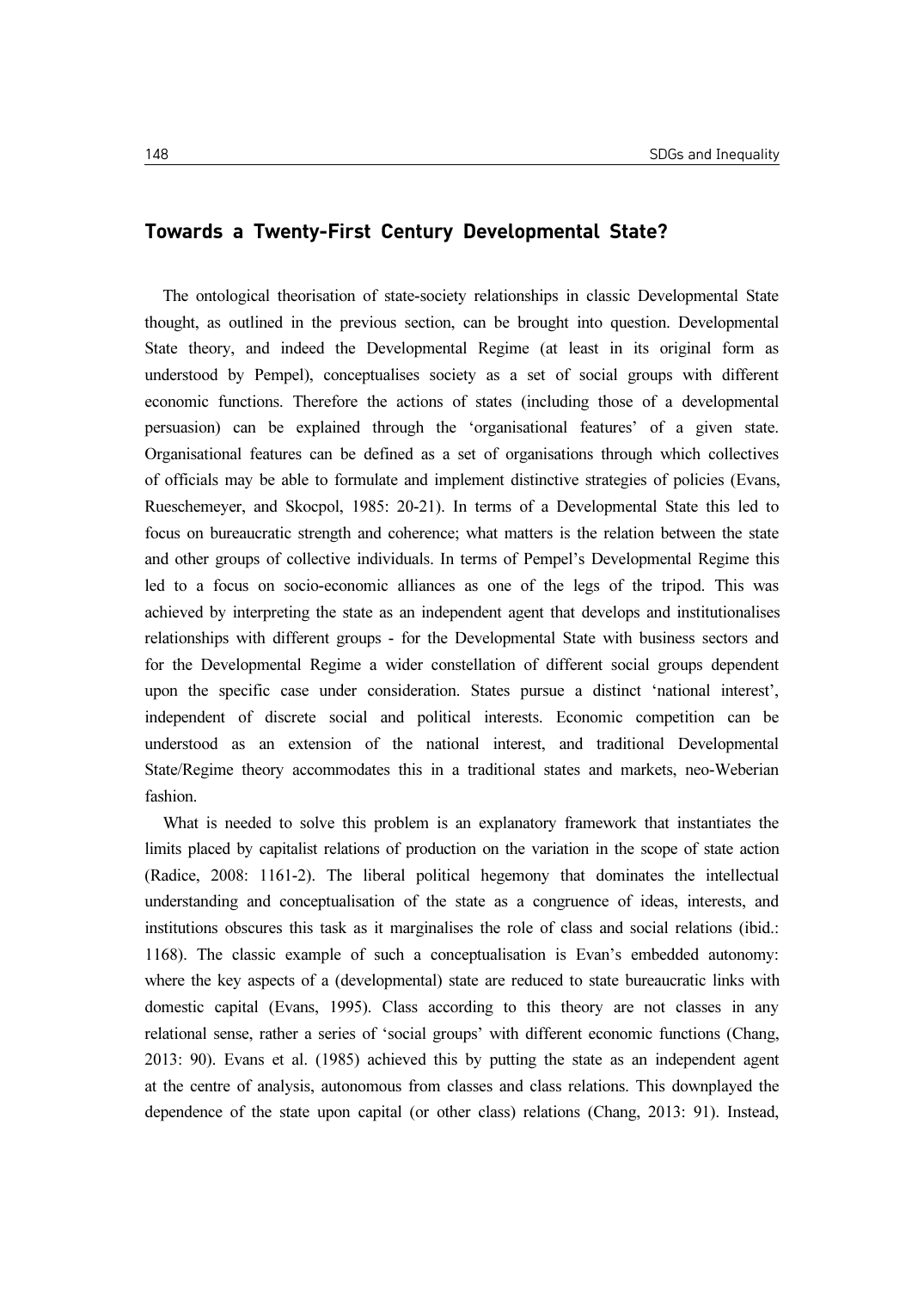understanding of difference in terms of developmental outcomes of state intervention was grounded in different organisational features of a state. This led to a focus on bureaucratic strength - and hence embedded autonomy - and therefore what matters is not the relation between the state and class relations, but the relations between the state and other groups of collective individuals (Chang, 2013: 92). Although Pempel's Developmental Regime offers a wider set of theoretical constellations of social groups and their relationship with the state that can achieve successful developmental outcomes beyond embedded autonomy, these relationships remain the same at an ontological level.

Such a view of the state has been critiqued by neo-Marxists (see for example, Jessop, 2016) as for this theory of the state to work politics must be viewed as analytically separate from economics - or the state as autonomous from classes. 'Class' in Developmental State theories are therefore not actually classes in any relational sense, but closer to 'social groups' with different economic functions. Such a view misrepresents or downplays the dependence of the state upon capital (or other class) relations (Chang, 2013: 90-1). The logical climax of this argument is a concept of the state that stands above class relations without any regard of its relationship to the (re)production of class relations. As Poulantzas (1973) has argued policies are shaped primarily by the constellation of interests and the struggle between them. Without this understanding, states are seen as pursuing a 'national interest' independent of social and political interests. As highlighted earlier, this results in such a 'national interest' being defined in abstraction from societal interests - or the state becomes a web with no spider (Cumings, 1999).

What is needed to overcome these limitations is an analytical framework that can generate leverage towards a reinvigorated understanding of the concepts of capacity and autonomy. An understanding that is sensitive to the relational role of class as well as other aspects of social contracts, that understands at a much deeper level the role of power in these processes, and that understands the role of multi-level governance and the interaction of different levels of analysis in an era characterised by globalisation. In other words, what is needed is an appropriate theory of the state, a more nuanced theory of power, and a theory of global governance. This is in order to get leverage on the overarching problem of how a 'national interest' of developmentalism and industrialisation emerges.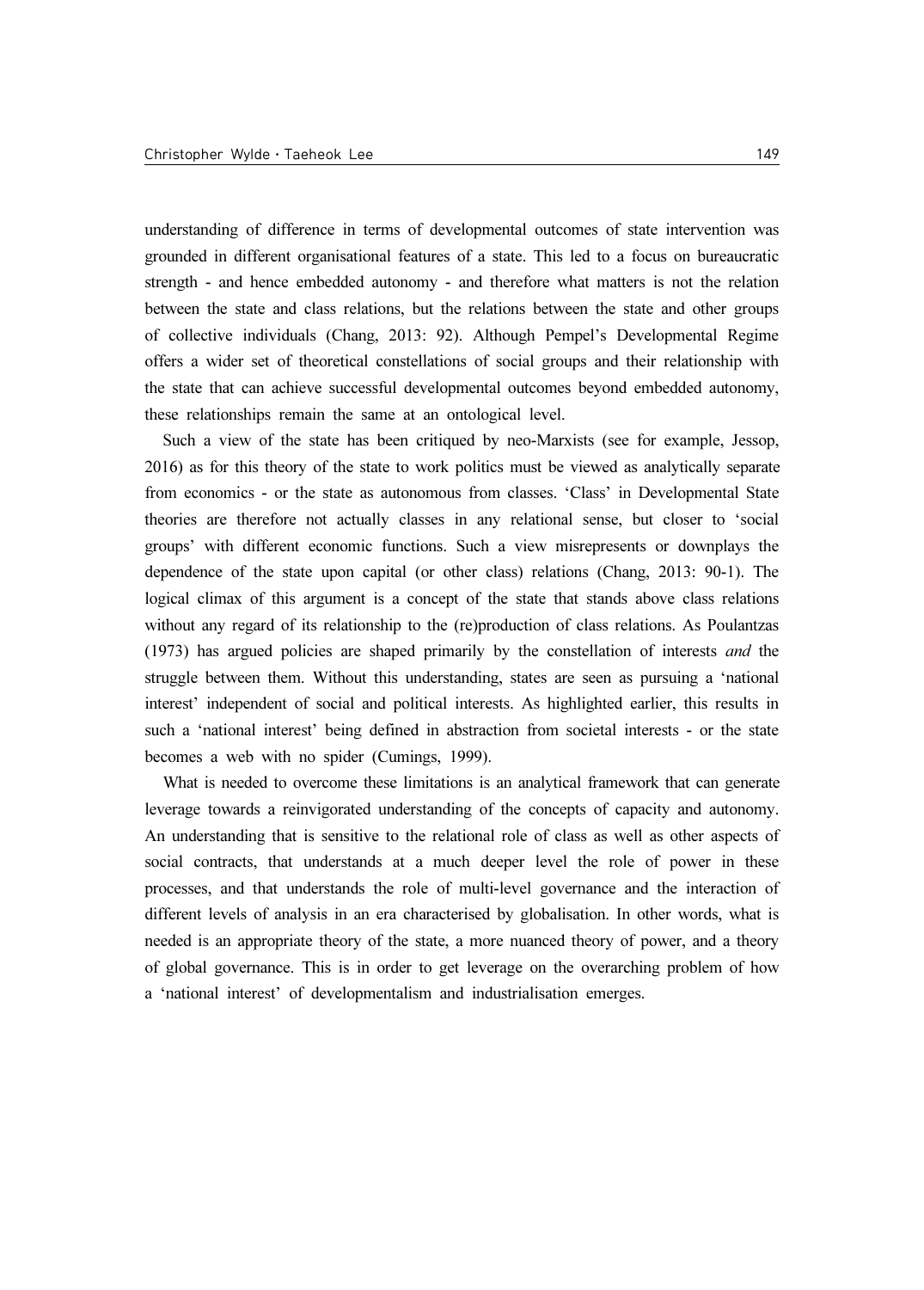#### The State as a Social Relation(ship)

The state can be understood as '...a strategically selective terrain which can never be neutral among all social forces and political projects; but any bias is always tendential and can be undermined or reinforced by appropriate strategies' (Jessop, 1990: 354); or, a 'condensation of a changing balance of class forces' (Jessop, 2002: 195). This concept has a clear concern for the class character of the state, and is therefore associated with (neo)Marxist analysis (see, for example, Bonefeld, 2012; Jessop, 2016). It postulates that the state has inbuilt biases that privilege some agents and interests over others; but how these biases are actualised depends on the changing balance of forces and their strategies and tactics. It therefore tries to capture the effects of state power as a contingent expression of a changing balance of forces that seek to advance their respective interests inside, through and against the state system (Jessop, 2016: 54). This changing balance of forces is clearly mediated institutionally and discursively - hence the need to seriously and systematically consider the role of the institutions of the state. As Jessop notes (2016: 54) '[the changing balance of forces] is conditioned by the specific institutional structures and procedures of the state apparatus as embedded in the wider political system and environing societal relations'. The mixing of these two approaches - agent-centred institutionalism and (neo)Marxism - is a core postulate of this article and will be expanded upon considerably throughout.

The state must be treated as a specific structural ensemble with its own effects on the reproduction of a society-divided-into-classes. Furthermore, classes have no abstract, unifying consciousness but are constituted as political forces through the state itself (Jessop, 2016). This expands understanding of state capacity beyond narrow and perhaps ephemeral links between business groups and the state - understood in abstraction from their relational terms. Actors act not only because of, and through their particular relationship with the state but also in a more immediate relational sense - due to the nature of structure and agency. Bob Jessop's 'Strategic-Relational Approach' (SRA) that underpins the concept of the state as a social relation reveals that structure consists in differential constraints and opportunities that vary by agent; and that agency in turn depends on strategic capacities that vary by structure as well as according to the actors involved. This further reveals a dialectic between acting routinely or habitually, and 'evaluating the current situation in terms of the changing "art of the possible" over different spatiotemporal horizons of action' (Jessop, 2016: 55). Structures are only strategically selective, rather than absolutely constraining. As a result,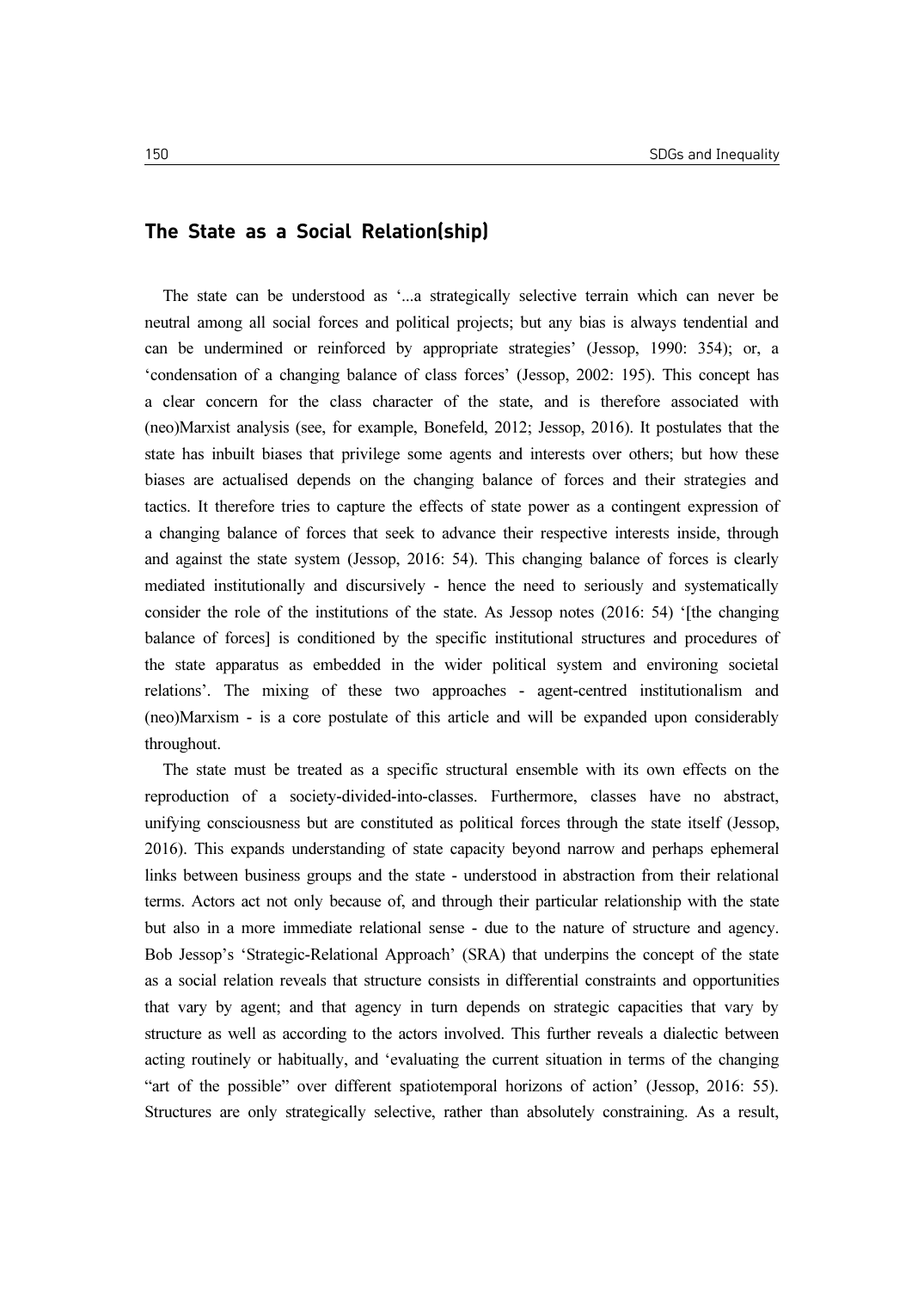scope exists for actions to overwhelm structural constraints; subjects are unlikely to absolutely know their own strategic action(s); and '...calculating subjects that operate on the strategic terrain constituted by the state are in part constituted by the current strategic selectivity of the state system as well as by past state interventions' (Jessop, 2016: 56).

Through this use of neo-Marxist tools the state becomes 'the instance that maintains the cohesion of a social formation and which reproduces the conditions of production of a social system by maintaining class domination' (Poulantzas, 1969: 77). The modern state therefore possesses two fundamental roles: an 'accumulation imperative' and a 'legitimation imperative' (Poulantzas, 1969: 76). The accumulation imperative is the repressive apparatus of the state - the government, army, police, tribunals, and administration - and deal with factors such as infrastructure, the rule of law to ensure growth (especially private property), and defence. The legitimation imperative is there to make the whole system legitimate to workers both institutionally - through the welfare state for example - and ideologically through concepts such as developmentalism and/or redistribution. Following Gramsci (1971), the ideological apparatus of the state are institutions such as the Church, political parties, schools, mass media, and in certain instances the family.

The historical emergence of society and associated social entities cannot be separated from the evolution of the state. The state is no longer simply defined as a 'black box' where competing social interests form, rather it centralises and concentrates social power so that it can be exercised, executed, and directed. (Developmental) policy that emerges from this becomes the application of this social power, grounded in material conditions. Ideology is reduced to the facade (or 'hegemonic project' for Poulantzas) of coherence in policy, with its presence helping maintain consistency through articulation of a world view. The state is therefore a dynamic and constantly unfolding system. Its specific form at a given moment in time in a particular national setting represents a 'crystallisation of past strategies' which privileges certain strategies and actors over others. As such, 'the state is located within a complex dialectic of structures and strategies' (Hay, 2006: 129). It thus becomes 'a strategic site traversed by class struggles and as a specific institutional ensemble with multiple boundaries, no institutional fixity and no pre-given formal or substantive unity' (Jessop, 1990: 267). The era of the neoliberal state witnessed the separation of the state from the economy. This separation 'maps out new spaces for the state and the economy by transforming their very elements' (Poulantzas, 1978:18). The problem lies in understanding how the shape of these 'new spaces' and their interrelations are transformed through the historical development of capitalism.

Viewed in these terms the state is neither a neutral instrument, nor a rational calculating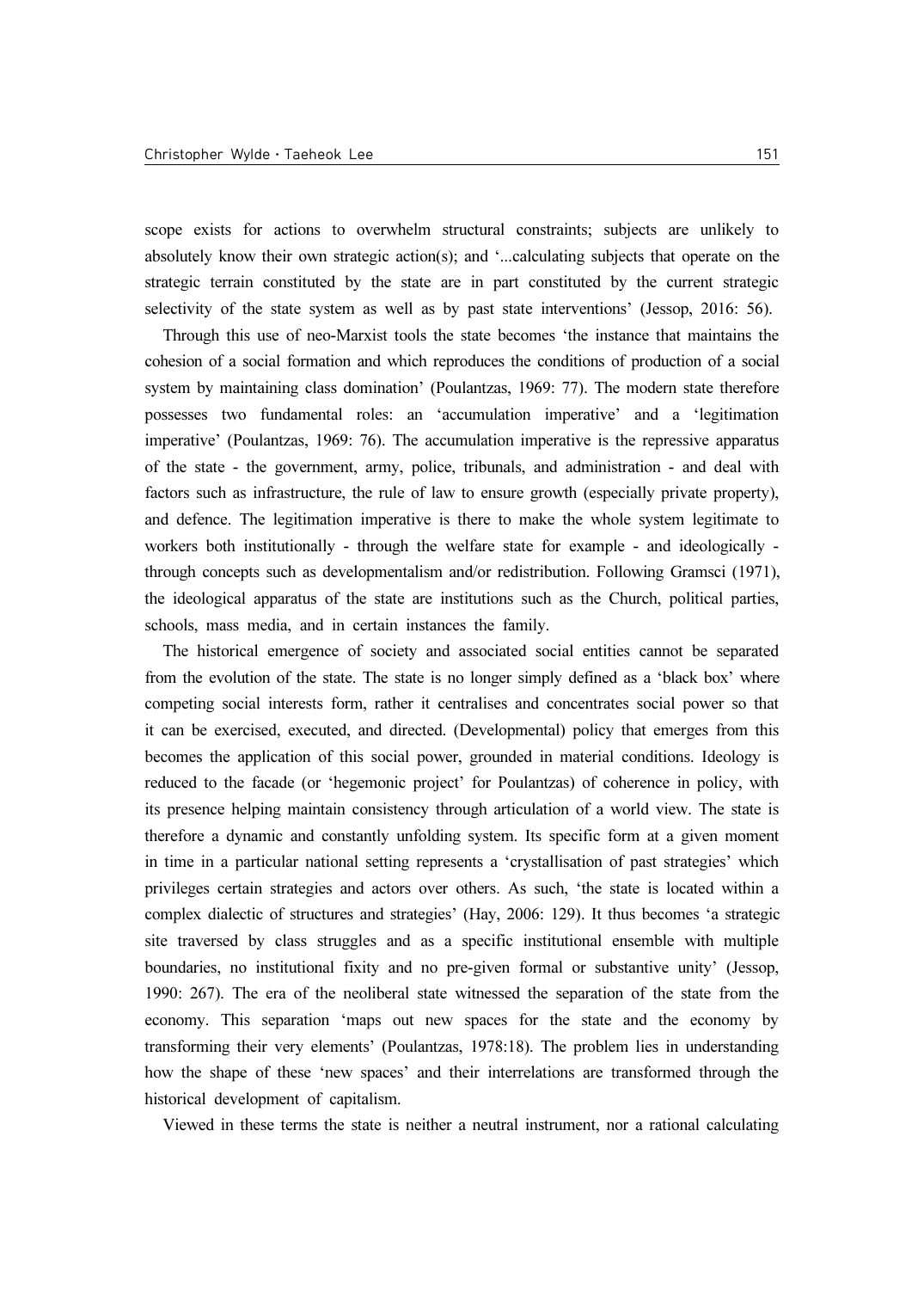subject (Jessop, 1999: 11). For the purposes of this discussion the critique of underplaying class through treating the state as equally accessible to all forces and useful for any purpose is overcome. This plugs a key gap in mainstream understandings of the state - pluralism and elite theory - which view class as social groups. A further shortcoming that is overcome is that of seeing the state as possessing a pre-given unity and clear purpose; in the context of the Developmental State literature an a priori national interest in favour of developmentalism. Instead, the state is the crystallisation and ongoing metamorphosis of the continuing interaction between 'the structurally-inscribed strategic selectivities of the state as an institutional ensemble and the changing balance of forces operating within, and at a distance from, the state and perhaps, also trying to transform it' (Jessop, 1999: 11).

A number of important observations emerge from this understanding of the state as a social relation. First, the analysis of unequal access to the state for different agents. A strategic-relational approach combines nicely with (neo)pluralism given the shared concern with the changing balance of diverse forces, shared sensitivity to cross-cutting and intersecting groups and social forces, and a shared focus on conflict, competition, and coalition building. However, the introduction of a consideration of the more relational aspects of class - as opposed to simply treating classes as social groups whose relationship with the state is the only ontologically relevant force - further improves our understanding of the strategic selectivity of the state itself. (Neo)Pluralist analysis gives equal weight, analytically, to the structurally inscribed, strategic, selective asymmetries involved in institutions, institutional orders, and societal configurations. Also, it is less attuned to the specificities of the capital relation - especially its inherent structural contradictions, strategic dilemmas, and social antagonisms; less attuned to the relative primacy of profit-orientated, market mediated accumulation as a principle of societal organisation; and less attuned to the ways in which these shape the overall pattern of constraints and opportunities in contemporary societies (Jessop, 2016: 70).

Second, is a better understanding of the mechanisms and modes of state intervention. Combining strategic-relational concerns with (neo)pluralism introduces very important relational aspects to the concept of state capacity. It facilitates a framework for understanding the differentiation between what Michael Mann (1984: 185) called 'despotic power' and 'infrastructural power'. Infrastructural power gives the state the capacity 'to penetrate [Sic.] society and organise social relations throughout its territory on the basis of its political decisions' (Jessop, 2016: 70). This is opposed to despotic power, which 'can be "measured" most vividly in the ability of … Red Queens to shout "off with his head" and have their whim gratified without further ado' (Mann, 1984: 189). What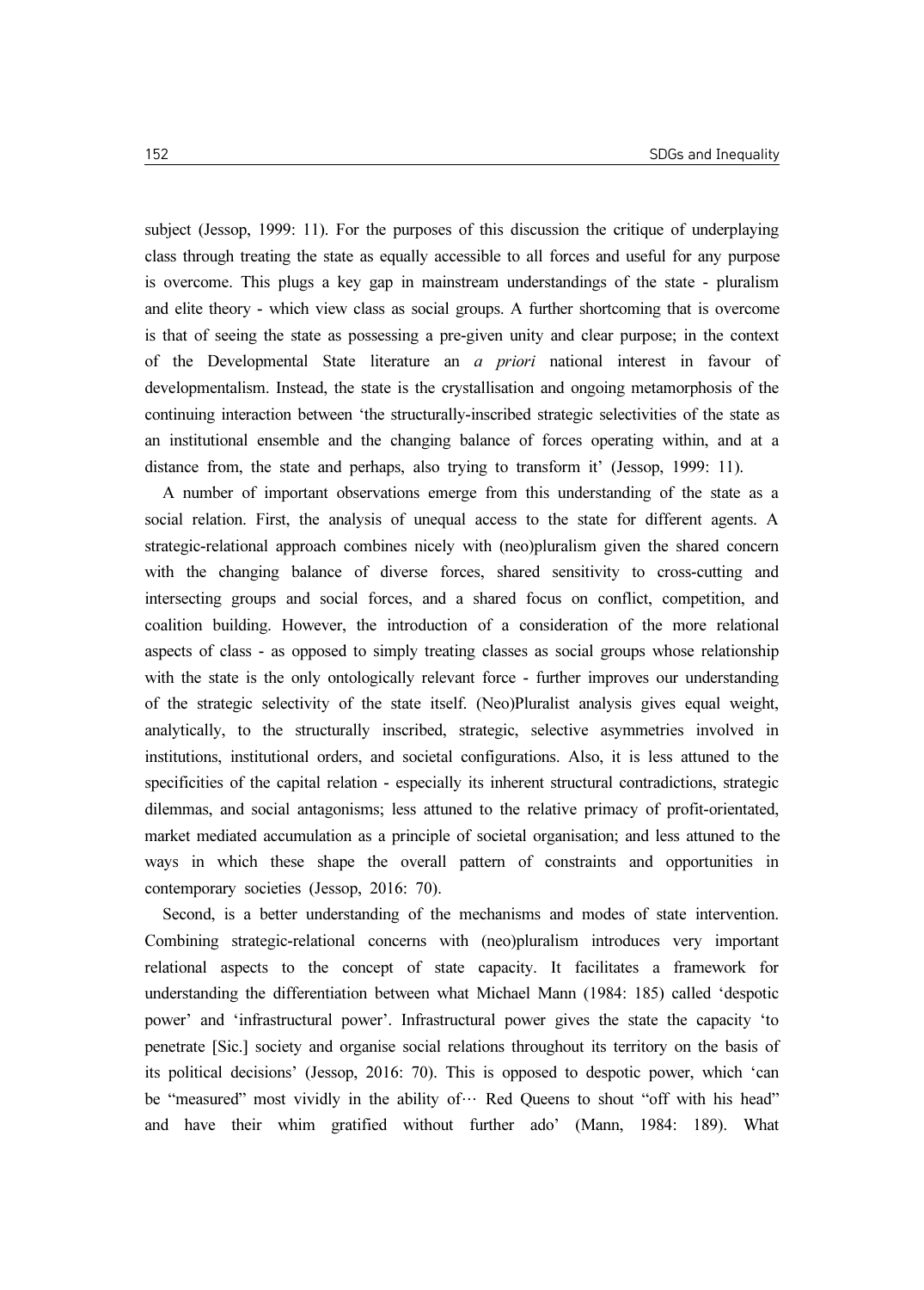strategic-relational concerns provide is an understanding that these capacities are relational. For, even when they meet no resistance, states are not omnicompetent - because every mode of intervention has its strengths and weaknesses.

The third and final contribution for understanding the state concerns the unequal capacity of agents to shape, make, and implement decisions. The structural dominance that facilitates unequal access to the state must be combined with a widely accepted 'hegemonic project' if the structurally privileged class (fraction) is to become truly hegemonic. In the absence of this condition, state structures can undermine the pursuit of a project favourable to a class (fraction) other than the structurally privileged. In turn, this indicates that a long-term shift in hegemony requires not only a new hegemonic project but also the reorganisation of the state system towards underwriting a more durable shift in the balance of forces (Jessop, 2016: 69).

# On (State) Power

Understanding the state as a social relation draws attention to the configuration of the social bases of state power and the inherently unstable equilibrium of compromise that it is refracted through. In other words, to draw out all the implications of understanding the state as a social relation for the concepts of capacity and autonomy in the context of developmentalism requires a more complete understanding of power. For Gramsci (1971: 257-64) state power was shaped by the relation between the state and the institutions and forces in the broader political system and in society as a whole. Some Gramscian analytical categories are useful here: the 'power bloc', a durable alliance among dominant classes that define the 'art of the possible' (Jessop, 2016: 73); the 'hegemonic bloc', a broader ensemble of national popular forces mobilised behind a specific hegemonic project; and a 'historic bloc', a mutually supportive relation among the economic base, juridico-political organisations, and the moral and intellectual field (Ibid.). These are the building blocks of durable state projects, or hegemonic visions. In the context of late-comer development: a coherent and cohesive national interest rigorously pursued and defined in terms of developmentalism.

Whilst the Marxist debates of the late 1970s imploded 'under the weight of a multitude of competing theoretical starting points and an over-emphasis on highly abstract theorising that blithely disregarded the historical variability of political regimes and the different forms taken by capitalism' (Jessop, 2001: 150), the concepts of the state as a social relation and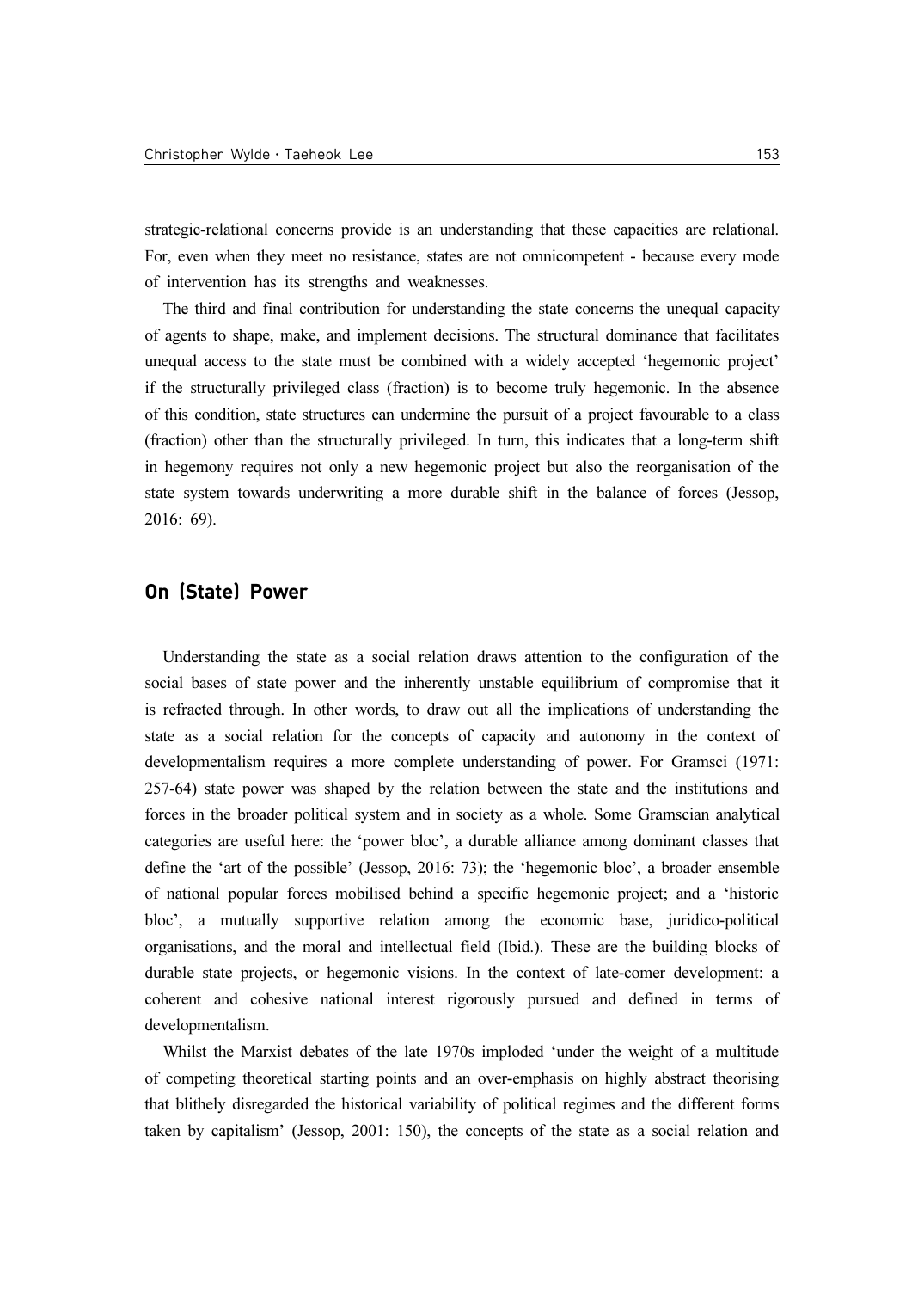'relative autonomy' can be retrieved from the wreckage and help facilitate an understanding of the relational aspects of power and its exercise by the state.

The state as a social relation(ship) should not be seen as a mere reflection of class interests - the 'economic committee of the bourgeoisie'; rather, the state should be seen as possessing 'relative autonomy' from different class interests as it advocates the interests of capitalism rather than capitalists. Such an understanding facilitates a firmer grip on the necessary ensemble of social relations of production and associated institutions that link society with the state that best facilitates late comer industrialisation. This view allows for a holistic understanding of the state and its forms. Classic state theory (the debate between Elite theory and Pluralism) views the state as an adjudicator between conflicting interests and groups. Marx saw the state as controlling and suppressing the lower classes. The discipline of public policy looks to how the state achieves targeted goals. But really the state is all of these things (Palan and Abbott, 1999: 45). Given these functions, the key question becomes how to maintain loyalty to the state by its members? The liberal tradition answered this in one particular way. Starting with Hobbes the solution was the sovereign (or 'might is right'), through to Locke with the guarantee of life, liberty, and property, and then to Rousseau with the concept of the social contract underpinned by the General Will. However, a social contract must pre-suppose the state because people must already have a strong consciousness of their membership of a social community (Palan and Abbott, 1999: 46). In other words (Löwith, 1964: 242) '...the individual member of bourgeois society is educated behind his back to the generality of his personal interests. Bourgeois society... is forced against his will to become the true state of an absolute community.' This Hegelian conceptualisation was critiqued by Marx (2000[1843]: 33) when he highlighted the fact that the state wasn't a separate social body, but the encapsulation of the entire civil society. Furthermore, it was a material entity, a form of class organisation - rather than a Hegelian spiritual one.

Poulantzas (1973) extended this analysis through the observation that the gap between 'citizenship' and 'individuality' are not problems that can be surmounted, but profound reflections of changing material conditions. This led to the conclusion that the state must simultaneously be autonomous from and embedded within civil society: or, in other words, it must possess 'relative autonomy'. It must be autonomous because the government needs to pursue the true interests of the people, and embedded because the government needs to be implanted in the social. The state enjoys a degree of independence from the economy because of its location in the autonomous sphere of politics; but this does not render the state independent of classes which influence the economy through the state. The state thus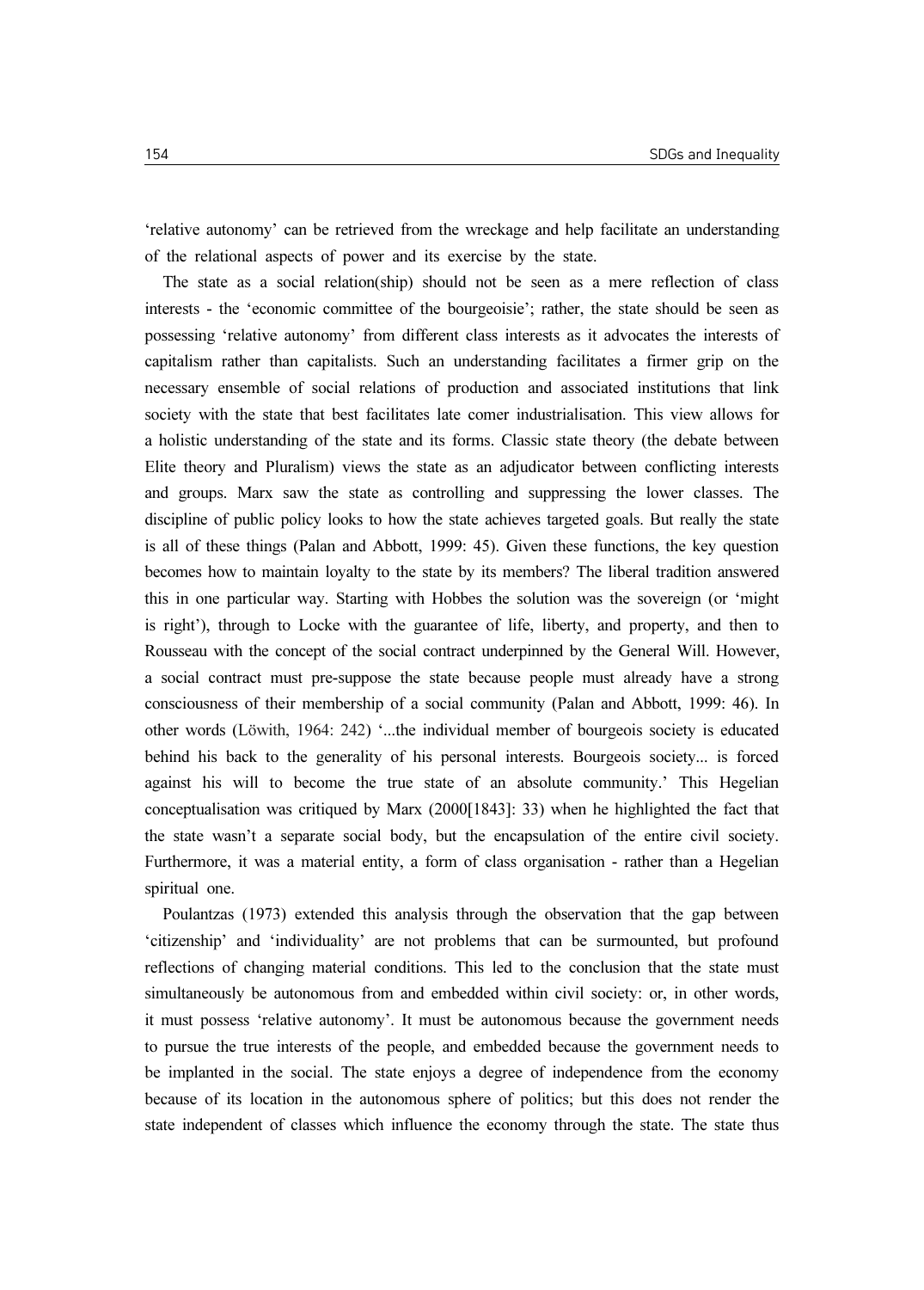fulfils its adjudicatory role between contradictory interests, and development stalls where a state is no longer able to do this - it no longer has (or perhaps never had in the first place) relative autonomy.

Class domination of the state does not simply mean that its form - the institutionalisation of a suite of polices in the form of a public policy profile and the ideological justification underpinning that profile - is a simple reflection of the interests of the dominant class. Rather, the very existence of this domination is made possible by the relative autonomy of the state. That is, state power must be seen in relational terms, i.e. as founded on an unstable equilibrium of compromise among class forces rather than as a monopoly of one class (fraction) (Poulantzas, 1973: 191-3). This power is conceptualised, following Gramsci, as hegemonic leadership, in which prominence is given to the organisation of an ideological and political unity among the classes and fractions of the power bloc, and to the securing of 'active consent' on the part of the dominated classes (Benton, 1984: 149). An essential condition of hegemonic domination over the dominated classes is that they, in turn, have ideological apparatuses - for example, trade unions and political parties - which pursue their interests and thereby achieve concessions (Ibid.).

The concept of relative autonomy helps overcome this reductionist and constricting approach by 'bringing class back in'. The state fulfils an adjudicatory role between contradictory interests and is therefore simultaneously autonomous from and embedded in social relations. It is autonomous because the state needs to pursue the 'true' interests of the people as a whole, rather than any distinct class (fraction), and it is embedded as it is itself part of the social formation of society. Therefore, the historical emergence of society and associate social entities cannot be separated from the evolution of the state. For example, development often stalls where a state has no relative autonomy from society with sub-Saharan Africa being a clear example of this as states have often been captured by discrete interests. The state centralises and concentrates social power so that it can be exercised, executed, and directed. Policy is therefore the application of social power, and the policies of the state must be understood in the context of this application.

Relative autonomy represents an excellent tonic to the limited ontology associated with either Evans' embedded autonomy or structural Marxism; it distinguishes between either overly deterministic or overly agent-driven understandings of power. But it isn't in itself a theory of power: it is an explanandum, not an explanans (Jessop, 2016: 93). In other words, in the context of empirical analysis it becomes descriptive rather than analytical. Instead, it must be recognised that relative autonomy arises from relationships between economic region, civil society, institutional structures, social bases of support and resistance, and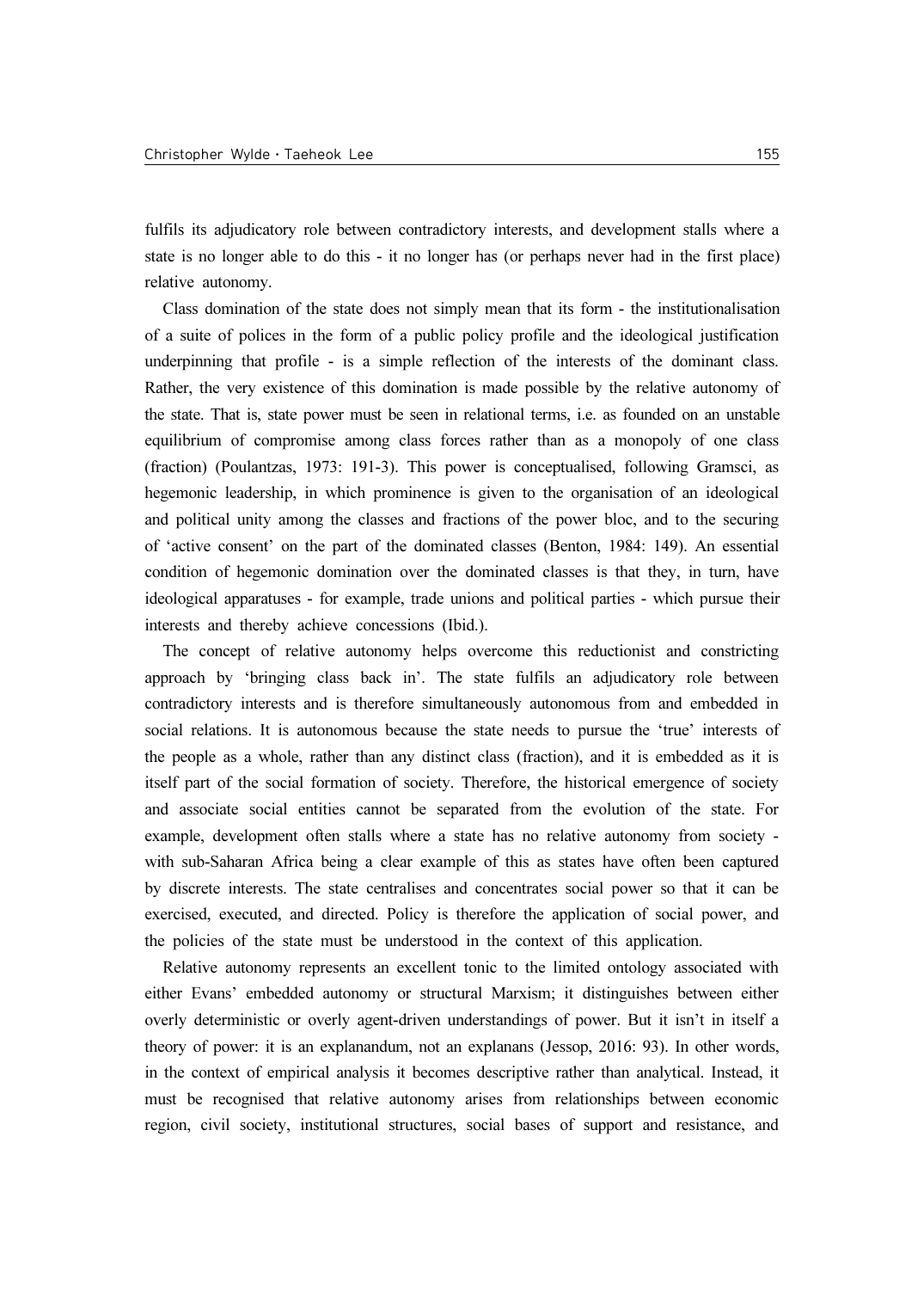effectiveness of policies. As a result, a theory of power needs to be articulated that encapsulates an understanding of how power comes to be realised and exercised in the context of the hegemony of different constellations of class (fractions). Or, how a general will is realised and, in the specific context of this article, how a national interest in favour of rapid development comes to be hegemonic within the state.

The elaboration of a state project clearly emerges from the historic record: both in terms of institutions and social relations. This state project - or specific accumulation strategy can be seen as the product of the hegemony of one class fraction. Although, and crucially, a class fraction that is seen to represent at least some of the interests of different fractions of capital (finance capital, commercial capital, national capital etc.). This state project must be relevant to the interests of the hegemonic fraction, but also to a critical mass of different fractions of capital. Furthermore, and once again following Gramsci (1971), this hegemony is (re)produced through elements of civil society - which are themselves part of the state; and hegemony is only truly achieved through the consent of both subordinate classes and the non-hegemonic fractions of capital.

The overall implications of this are a hegemonic accumulation strategy that is linked to the changing balance of forces between capital and labour as modified from time to time by the influence of other class or non-class forces (Jessop, 2016: 114). Therefore, hegemonic politics and policies acquire a particular content as a result of the exercise of power. In other words, hegemony of a particular accumulation strategy can be seen as the product of domination. For (neo)Marxists, this is expressed through class domination, with class understood very much in a *relational* sense and therefore it is social relations that acquire ontological primacy. For (neo)Weberians this domination is expressed through political party, status, and class domination - although class here is understood more in terms of social groups and therefore relational aspects are not analysed. For Feminists, it is patriarchal domination that is of utmost importance. For (neo)Pluralists it is a vast array of resources, identities, and interests across an array of governance levels that form domination. What all these approaches can have in common is a rejection of state power being above society, and class power being anchored wholly in the economy or in civil society. Therefore, state power is in fact a mediated effect of the changing balance of all forces - class, party, status, gender, identities, and interests - in any given scenario. It therefore follows that state power itself is an explanandum (Jessop, 1990: 117), and the explanans is the strategic-relational terrain that reflects and refracts mediated power grounded in a constantly changing balance of different forces: a state's relative autonomy.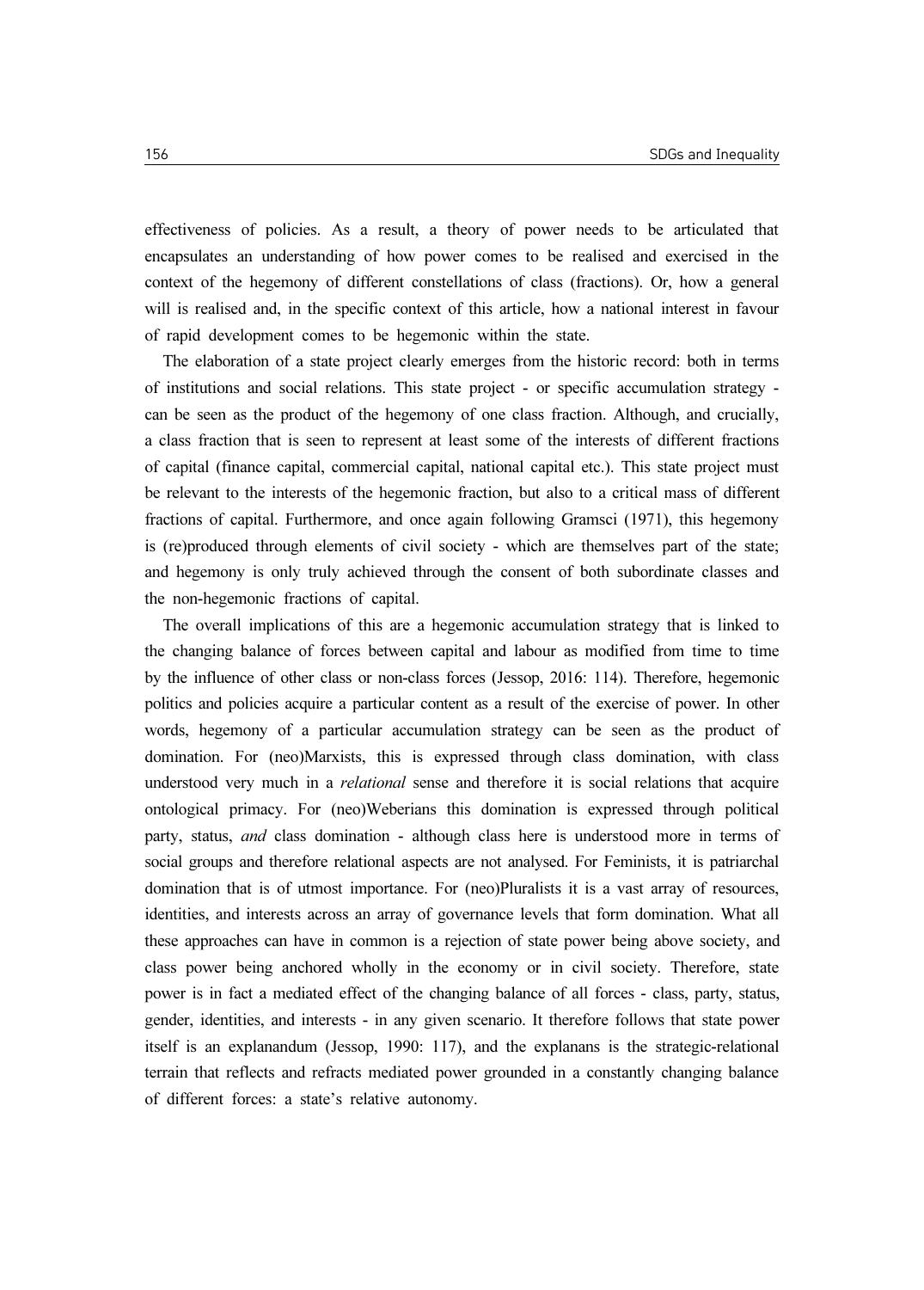The levels of co-ordination and capital required to facilitate successful catch-up development in the form of rapid industrialisation requires more than just markets. It requires markets to be harnessed in order to act in a long-term national interest, rather than short-term individual interests. The only viable contemporary institution that is capable of such co-ordination is the state. The pre-requisites of successful state-led interventions to facilitate catch-up industrialisation have been investigated through the vehicle of Developmental State theory. This article has attempted to show that whilst this has represented a good start, in order for these theories to remain relevant in the twenty-first century further analysis is required.

This analysis involves two fundamental reformulations of traditional Developmental State theory: the first concerns better understanding of state-society relations, the second integration of national-international concerns in an era of accelerated (neoliberal) globalisation. This article has completed the first task, with the next part examining the second. In terms of the first task, the state and its associated capacity must be understood as a social relation(ship) - an entity that is the product of a changing balance of social forces. The constitution of those social forces is best conceptualised through the lens of relative autonomy. State power is not therefore a simple reflection of dominant class interests or the monopoly of one class, but rather a complex amalgam and unstable equilibrium of compromise among class, and other social forces. The state provides a context within which political actors are seen to be embedded, and with respect to which they must be situated analytically (Hay, 2006: 10). The state therefore is the institutional landscape which political actors must negotiate. For Bob Jessop this landscape is 'strategically selective' – i.e. it is more conducive to certain strategies, and therefore certain actors, than to others (Jessop, 1990: 9-10). The state therefore becomes a 'factor of cohesion' (Hay, 2006: 62); or, '…the state is understood in terms of its effects and is defined in terms of its role in maintaining the unity and cohesion of a social formation by concentrating and sanctioning class domination' (Poulantzas, 1978: 24-25; see also, Jessop, 1985: 61, 177). In being strategically selective, the state presents an uneven playing field whose complex contours favour certain strategies (and hence certain actors) over others. As a result, '…there can be no general or fully determined theory of the capitalist state, only theoretically informed accounts of capitalist states in their institutional, historical, and strategic specificity' (Hay, 2006: 76).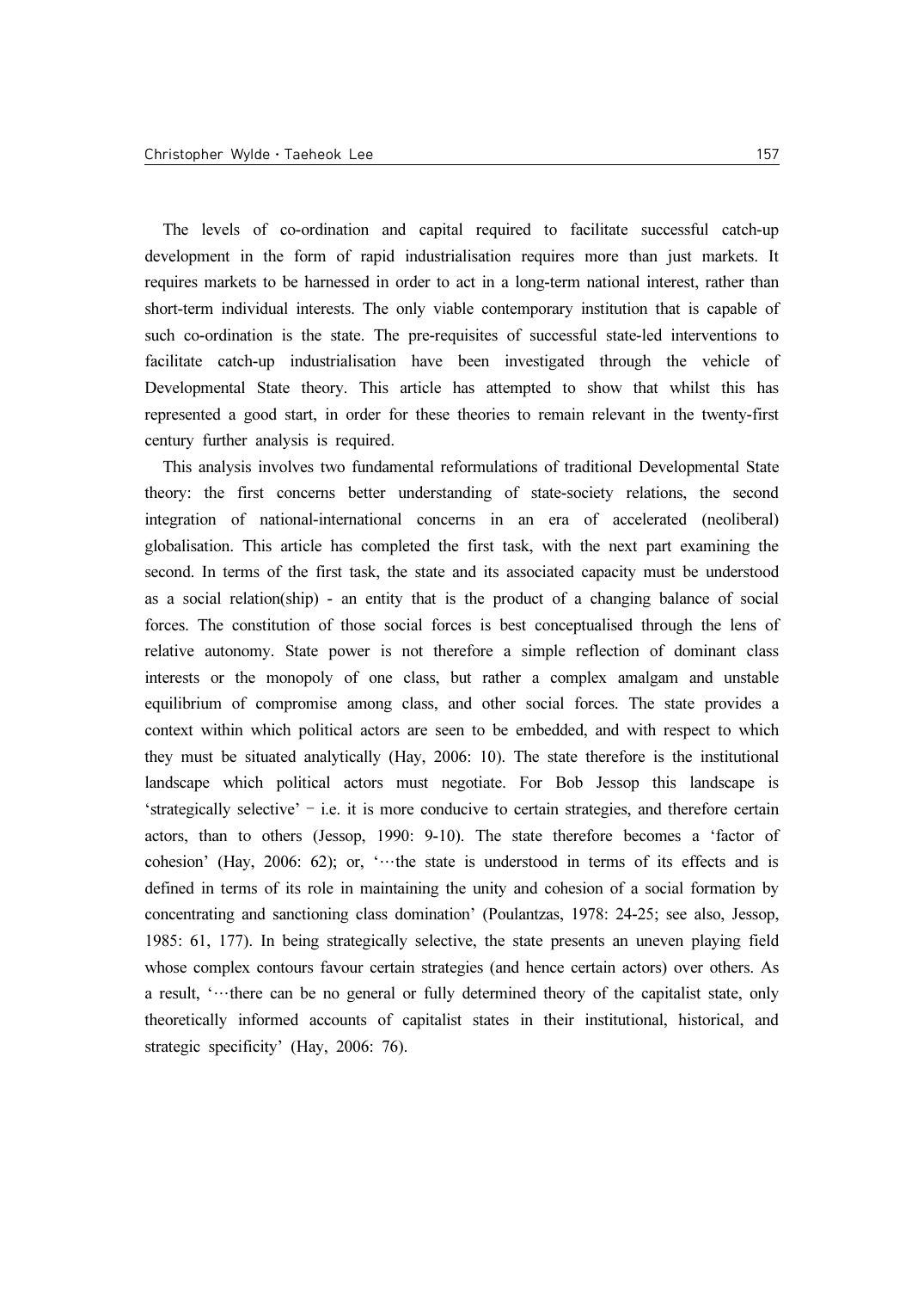#### GLOBALISATION, THE STATE, AND DEVELOPMENT

It must never be forgotten that this relative autonomy not only functions in the context of competing and conflicting domestic social interests, but also (real and perceived) external environmental interests: i.e. those of (neoliberal) globalisation and the forces of international capital. In other words, amidst this theorisation and conceptualisation of the state is globalisation. Integration of social relations and relative autonomy into a robust theory of the state requires an appreciation of the fact that 'long-term, structurally consolidated, class or class-fraction alliances are no longer located purely on the national level' (Jessop, 2002: 190). However, this does not mean that foreign capitals directly participate as autonomous forces in power blocs: 'instead they are represented by certain fractions of the interior bourgeoisie within the power bloc and also have access, through various channels, to the state apparatus' (Ibid.). Therefore, the state does not have its own independent power which can either be fused with that of capital or eliminated due to the growing counter power of capital. Instead, state power must be seen in terms of class power; that is, the actions of the state can only be understood as a product of the interaction of social relations of production constituted at a domestic level. Different class fractions that constitute the building blocks of those social relations of production are the product of complex interactions of domestic and international pressures must not be forgotten in the analysis, and through such an approach the role of contemporary neoliberal globalisation can be integrated into a framework for understanding the contemporary (capitalist) state.

Globalisation is the structural condition that dominates current study of the political economy of development. It is not though a new phenomenon; rather, it is the 'intensification of an old process, the continuing internationalisation of commodity production and capital accumulation' (Soloman and Rupert, 2002: 284). The issue of governance is not a dry technical question, but goes to the heart of how order is established and sustained in human societies and, therefore, what a good society is (Gamble, 2014: 13). While 'government' is about institutions, 'governance' is about the 'social and economic, as well as political, processes by which power and influence are put into practice, outcomes are shaped and decisions made and implemented, and broad social, political, and economic trends managed and controlled by a range of actors' (Cerny, 2014: 48). This clearly challenges our understanding of the state and state power. Whereas statehood presupposes an apparatus or bureaucracy, governance lacks this fixed institutional reference point. In addition, the concept of the state signifies a direct relationship to a polity, governance is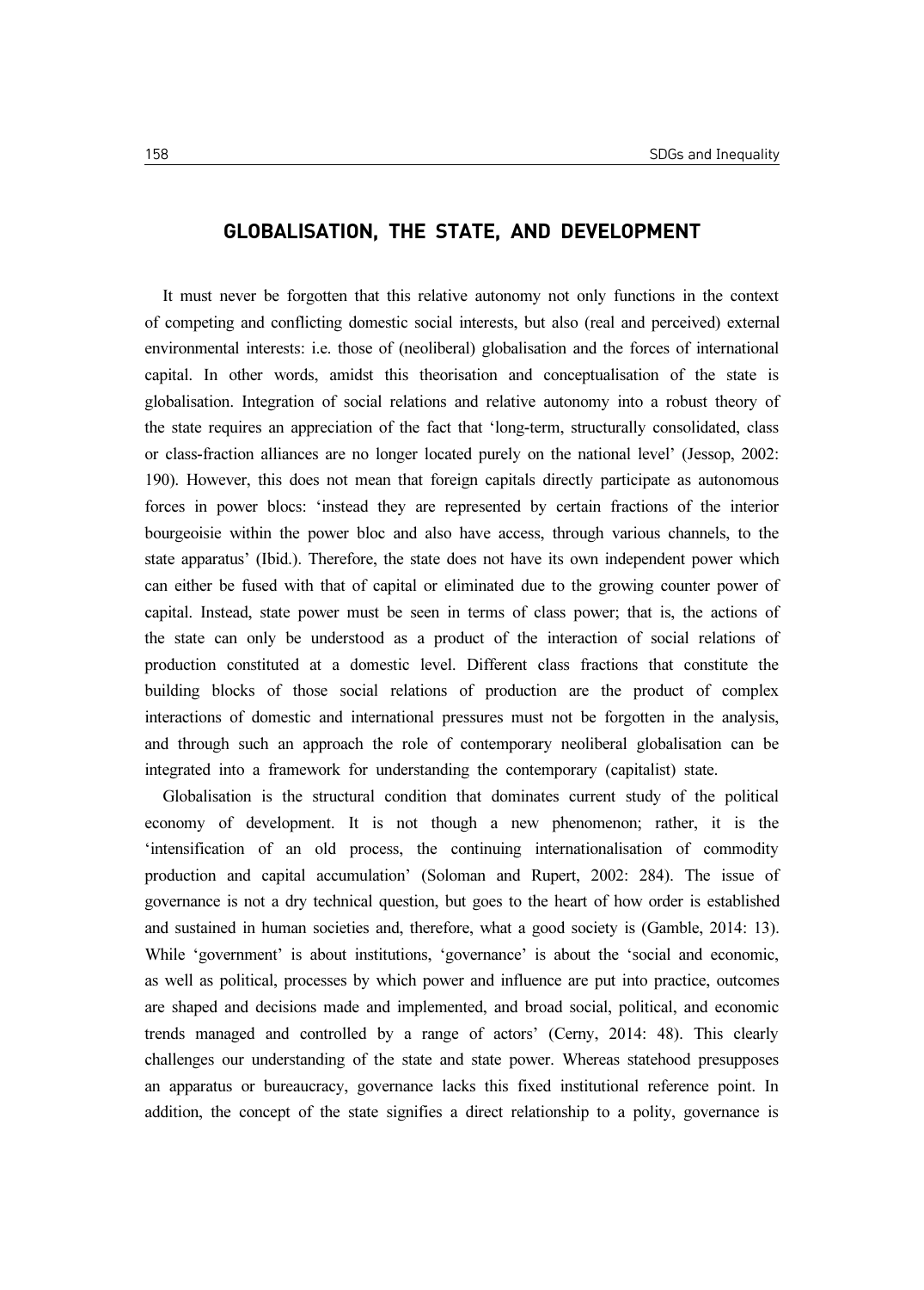more related to policy. Governance is broader in scope and 'advocated as a means to avoid the iron fist (even when concealed in a velvet glove) of state power' (Jessop, 2016: 166).

In broad terms, governance refers to the mechanisms and strategies of coordination in the face of complex reciprocal interdependence among operationally autonomous actors (Jessop, 2016: 50). These actors can come from 'above' the state in the form of regional or global institutions, (transnational) corporations, or global markets and their attendant social relations that produce World Order (Cox, 1996: 98); or 'below' the state with more national or local actors and, at least for Foucauldians, the governance of minds and bodies through the concept of 'governmentality' (Foucault, 2008[2004]). Governance then can be said to operate at different spatial levels of analysis, with complex mutually reconstitutive interactions between them. Yet, the previous section showed empirically that these different spatial levels of analysis interact with each other differently across those very spatial contexts, as well as changing over time. In other words, '...interdependence is hardly likely to prove politically neutral' (Hay, 2014: 33). Relationships between actors at different spatial levels of analysis can be characterised by either interdependence or dependence, with the latter being far more biddable than the former.

One analytical solution to the problem of differentiated power across spatial levels is called structuration. This is a complex process that would benefit from extended definition:

'...a dynamic system in which the conduct of actors and the context in which they find themselves are intimately and iteratively interlinked... we conceive of political-economic processes as operative at distinct spatial levels within each of which actors orient themselves strategically to the context in which they perceive themselves to be located and seek to realise specific goals and intentions.' (Hay, 2014: 38).

By introducing the concept of power into this analysis, it follows that there are deeper levels of structuration present - a stratified social ontology. Structural constrains can be imposed by the agency of the more powerful, setting the context for the less powerful (or powerless). In other words, 'they [powerful agents] condition the possible range of strategies and actions within a specified social and political context, but are not immediately accessible to transformation by the agents that they embed within such a context' (Hay, 2014: 39). If follows that power in this context becomes the ability to transform aspects of the context in which other less powerful groups and individuals are constrained to formulate their strategies. Also, it follows that higher levels of structuration are not immediately accessible to direct intervention by actors in lower levels - even though these higher levels have a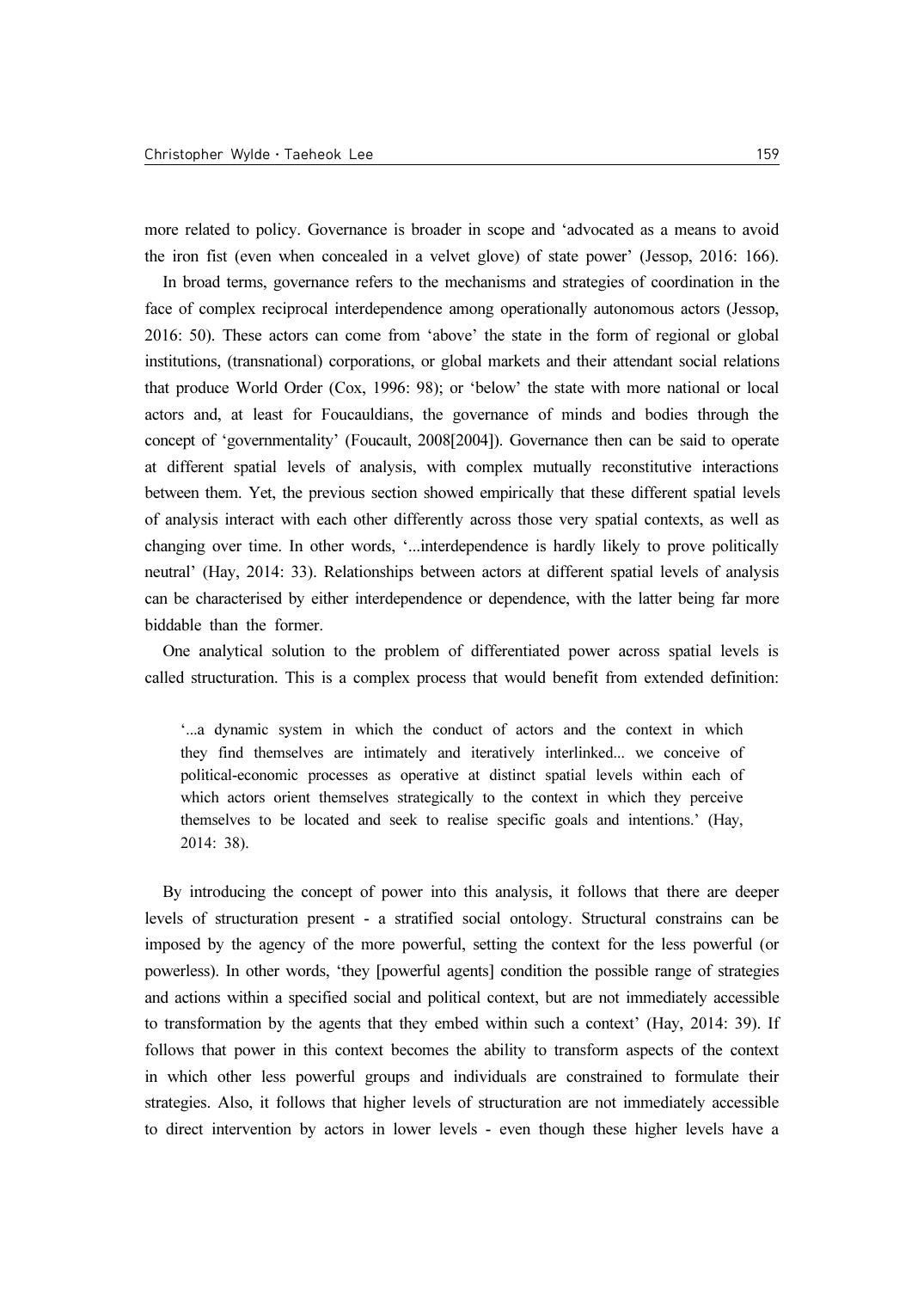crucial bearing upon the strategic selectivity of the context in which they realise their strategic intentions.

At the highest level of structuration - 'the global' - there is an analytical problem of an object without a (discrete) subject. In other words, in the absence of any higher levels of structuration there are no decisive actors in the same way as there are at lower levels. There is a deficit of actors capable of refashioning global political economy directly. Instead, there are a multitude of actors at lower levels whose actions and interactions with each other ultimately contribute to a series of global process - for the purposes of the current era: globalisation. This implies that globalisation per se should not be used as an independent variable in the sense that it is a process of tendencies and counter-tendencies that vary over spatial and temporal contexts (Hay, 2014). Whilst globalisation plays a role in shaping state capacity and autonomy, accounts need to be made that are sensitive to the fact that globalisation as a process shapes and constrains different actors in different ways, whilst simultaneously being open to shaping by those very actors that are constrained by it, also to differing degrees at different times.

In summary, governance shapes and is shaped by a complex process of structuration across multiple spatial levels. As the previous section demonstrated, the state has a key role as a site of institutional integration of power relations and social domination; but, structuration clearly shows that it simultaneously exists in a complex, heterogeneous, and multilevel network. On the one hand the state is but one spatial level in this model, but on the other, when combined with the analysis of the previous section, the state can be seen as more than this. What structuration gives us is not a state that is of equal ontological weight but analytical weight. In other words, the state is clearly not a sovereign authority in a single hierarchical command structure, but rather it can be considered to be an institution that is *primus inter pares* (Jessop, 2016: 185).

#### SDGs and role of State

Between September 25-27, the  $70<sup>th</sup>$  session of the United Nations General Assembly, UN member states convened a special summit for the adoption of the declaration, "Transforming Our World – the 2030 Agenda for Sustainable Development." This moment was a universal call to action for the betterment of people, planet, prosperity, peace and partnership, a.k.a., 5P, which was somewhat a continuation of and at the same time beyond the Millennium Development Goals (MDGs). Below is a part of preamble of a resolution adopted by the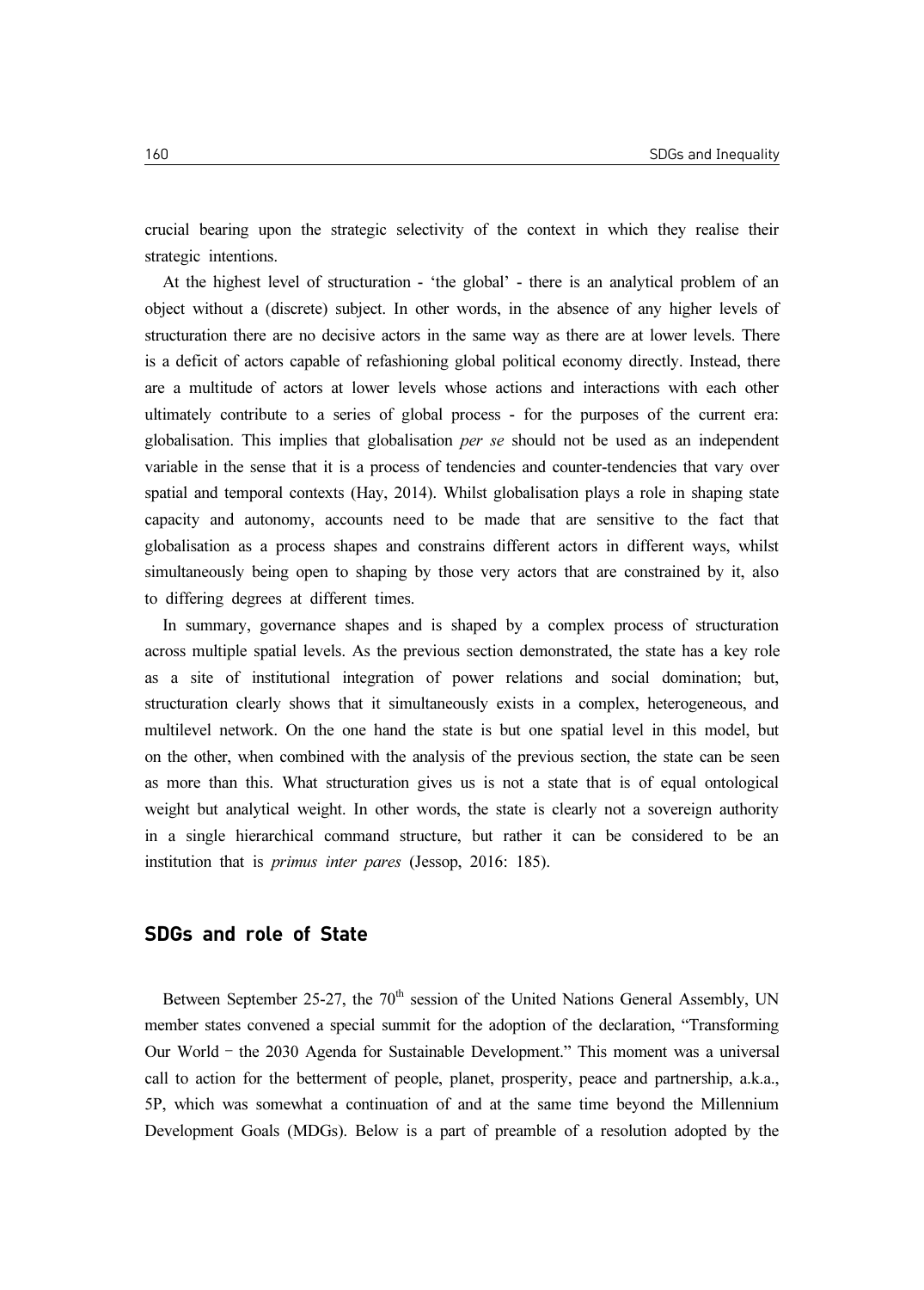General Assembly on 25 September 2015.

This agenda is a plan of action for people, planet and prosperity. It also seeks to strengthen universal peace in larger freedom. We recognize that eradicating poverty in all its forms and dimensions, including extreme poverty, is the greatest global challenge and an indispensable requirement for sustainable development. All countries and all stakeholders, acting in collaborative partnership, will implement this plan. We are resolved to free the human race from the tyranny of poverty and want and to heal and secure our planet. We are determined to take the bold and transformative steps which are urgently needed to shift the world on to a sustainable and resilient path. As we embark on this collective journey, we pledge that *no one will be left behind*.

Source: UN 2015, Transforming Our World: the 2030 Agenda for Sustainable Development. A/70/L.1, New York, UN. Italics and bold is mine, for the purpose of emphasis.

With the adoption of the 2030 Agenda for Sustainable Development, as seen in the above-statement, 193 UN member states pledged to ensure "no one will be left behind." In practice, this means taking an explicit measure and action to eradicate extreme poverty, and curb inequalities, which are mainly concerning for the individual (people) level, while planet (environment), peace and partnership are also different level of main axis for Sustainable Development goals (UN 2015).

The MDGs were not emphasizing enough for the purpose of tackling inequality. While MDGs are implicitly embedded in this matter, the Goals cared more about social development issues, especially when compared to the last five decades of international development practise. Primarily, since the end of World War II, Global aid(assistance) is heavily entangled with the prioritisation of economic development and (GDP) growth. However, subsequently, international development discourse has been paying attention to human-focused development, particularly with and through the UNDP Human Development Reports (HDRs) over the course of 1990s. In this vein, a critical report that explored the notions of the MDGs, called 'Shaping the  $21<sup>st</sup>$  century: the contribution of development cooperation,' was developed and presented by OECD in 1996. At this moment, another line of international development discourse was environmentally attentive development, so called, sustainable development. Particularly, the theme of UN Conference on Environment and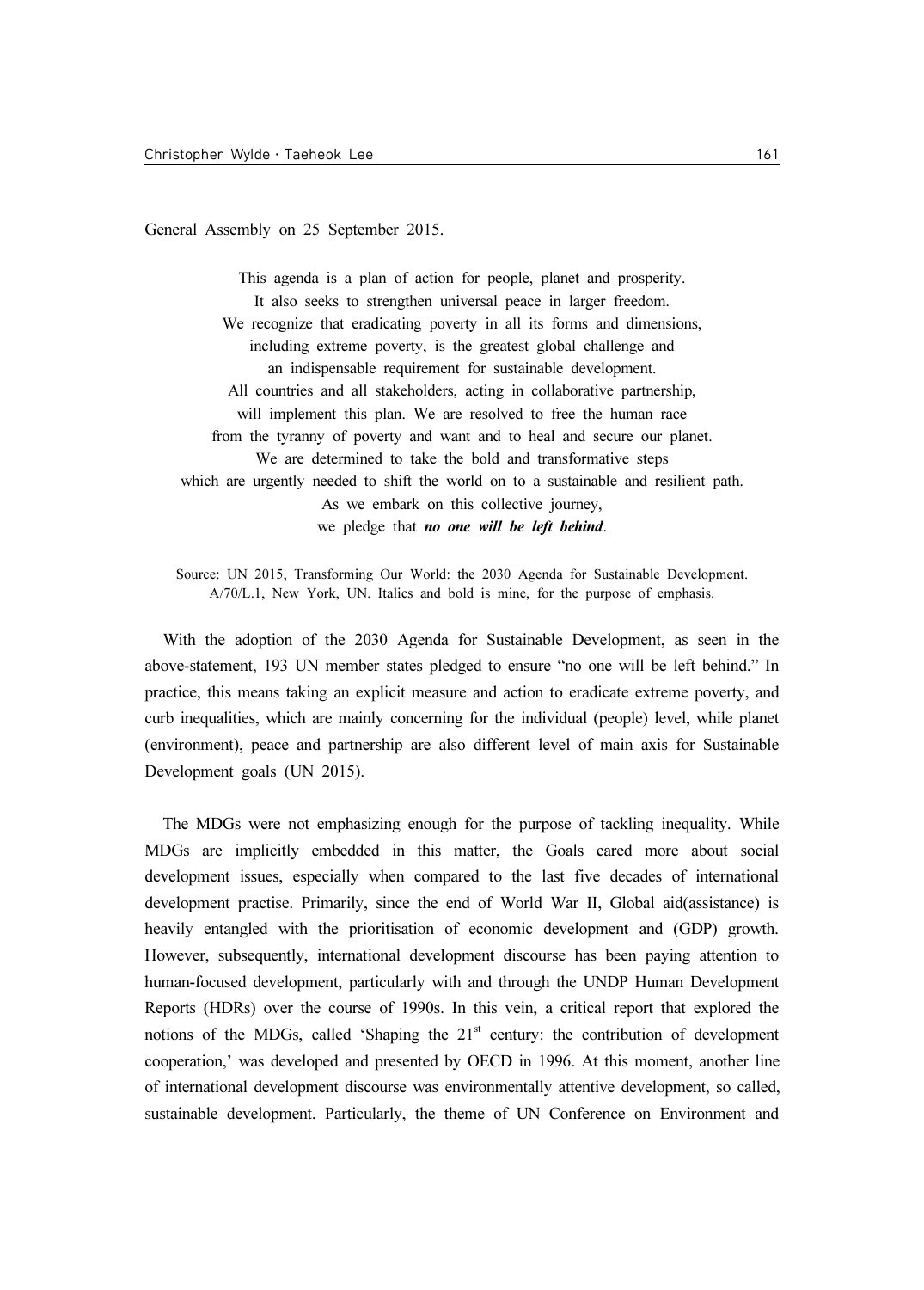Development, UNCED in Rio Janeiro, Brazil in 1992 was environmentally sound and sustainable development. Within this fundamental orientation, the MDGs were embarked on. Specifically, eight goals (with 21 sub-goals) were launched.<sup>3)</sup>

It is arguable as to whether the MDGs were successful or not. It is unquestionable that the all the MDGs were not met quantifiably. However, it was at the least a meaningful set of stepping stones for considering social development as a whole, including the "people-centered" development aspirations. Moreover, the Goals were the first ever global strategy with quantifiable targets to be agreed upon by all UN member states (Michale Woodbridge, 2015). 'The result-oriented' culture and/or paradigm of development cooperation was central to the whole project. In short, within certain deadlines, relevant stakeholders acted to meet the MDGs by having a series of institutional approaches, including base survey, monitoring and result evaluation. To reiterate, the institution of MDGs was a historical moment that international development cooperation had been moving towards in order to go beyond development understood as simply GDP growth, thus incorporating social development and human-focused aspects. Additionally, this was the first time ever that all donor countries set up a common aid road map. However, these aspects were led by donor countries, and therefore limited by their understandings of development and discrete interests of different class fractions within their own domestic political economies. As the previous sections have shown, this led to a specific set of strategically selective limits placed on developing states by developed states in the context of hegemonic World Order, and imposed through complex processes of structuration. In short, donor countries prioritised support for "good governance" and reform of associated institutions that translated into infrastructure-led solutions through targeting areas such as education and healthcare.

This has important implications regarding inequality. First, from the beginning of the setting up of the MDG blue-print for development, the under-developed countries were not 'invited' to discuss and then to formulate the architecture of MDGs. This was a key critics that MDGs faced due to the sense of inequality, which means being imposed one the developing countries by the more developed. Second, another sense of inequality is revealed through an examination of the domestic level. Because MDGs were an agenda set by

<sup>3) 8</sup> Millennium Development Goals: 1) Eradicate extreme poverty and hunger. 2) Achieve universal primary education 3) Promote gender equality and empower women 4) Reduce child morality 5) Improve maternal health 6) Combat HIV/AIDS, malaria and other diseases 7) Ensure environmental sustainability 8) Develop a global partnership for development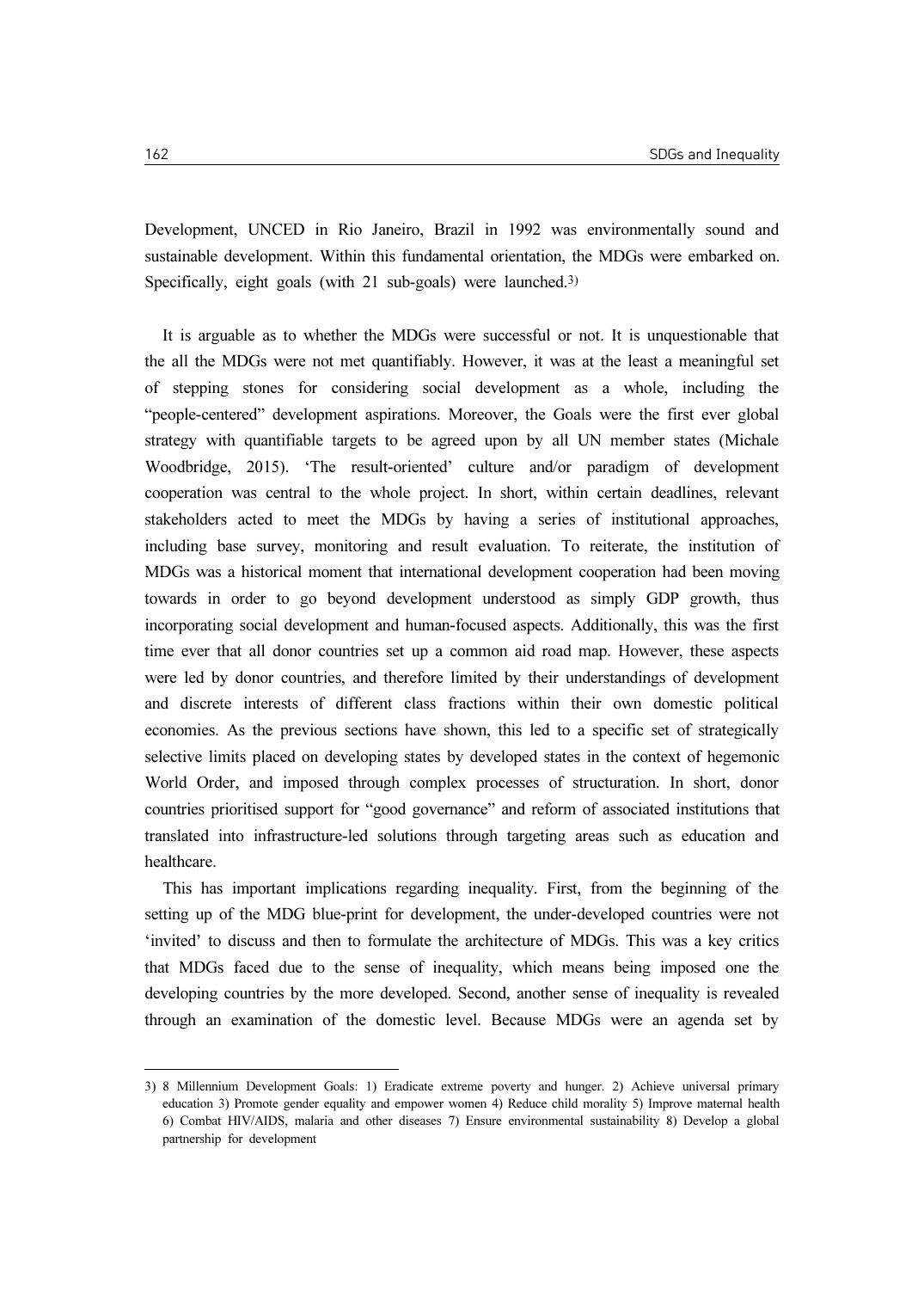developed countries, not taking into less developed countries' conditions account seriously, critics attributed rising (economic) inequality between and within countries (UNDP 2016) to the MDGs themselves. In short, according to UNDP  $(2016)$  report,<sup>4)</sup> as the poorest and most marginalized people slip further behind, inequalities have been pushed to new heights between and within countries. From 1980 to 2016, the world's richest 1 percent captured twice as much of the growth in income worldwide, as the bottom 50 percent.5) The world's poorest countries have also grown relatively poorer; while the spatial disparities between localities within countries become wider.

In this context the Post-2015 Agenda (or SDGs) was a process from 2012 to 2015 led by the United Nations to define the future global development framework that would succeed the Millennium Development Goals. Furthermore, this agenda set out to overcome the limitation of MDGs. Thus, subsequently, 17 Goals, along with a total of 169 concrete targets have emerged at the international level, officially referred to as the Sustainable Development Goals. 'Leaving no one behind' is a recurring and overarching objective of the 2030 Agenda and SDGs. Implementing the pledge, thus, does not imply a separate course of action but is intrinsic to the action required to achieve the SDGs. As people who are left behind are likely to include more than just the income-poor, countries implementing the pledge will need to go beyond single-factor metrics in order to understand the severity, multiplicity and distribution of disadvantages within their societies (UNDP 2018). In this vein, by and large, this article views that the SDGs emerged to challenge this two level of inequalities by inviting all UN member countries and looking more carefully setting agenda, taking into LDC domestic matter more seriously. In this vein, one of the major criticism and/or challenges facing the successful implementation, particularly targeting for the matter of the inequality in a sense of SDGs is the level of national governments. As pointed by Michael Woodbridge (2015), "the national government will choose to focus only on the goals that align with their existing development agenda." This will happen along lines suggested in the opening sections of this article, by class (fraction) interests employing their differentiated agency to control the State agenda and thus shape the (institutional) "limits of the possible". In other words, the state is 'the' key actor as to whether the SDGs are being successful or not.

<sup>4)</sup> The proportion of the world's poorest people in Least Developed Countries (LDCs) has more than doubled since <sup>1990</sup>. United Nations Conference on Trade and Development, "UNCTAD Least Developed Countries Report 2016," Geneva, Switzerland, 2016. Available from http://unctad.org/en/pages/PressRelease.aspx?OriginalVersionID=384

<sup>5)</sup> World Inequality Lab, "World Inequality Report 2018," page 11. Available from http://wir2018.wid.world/ files/download/wir2018-full-report-english.pdf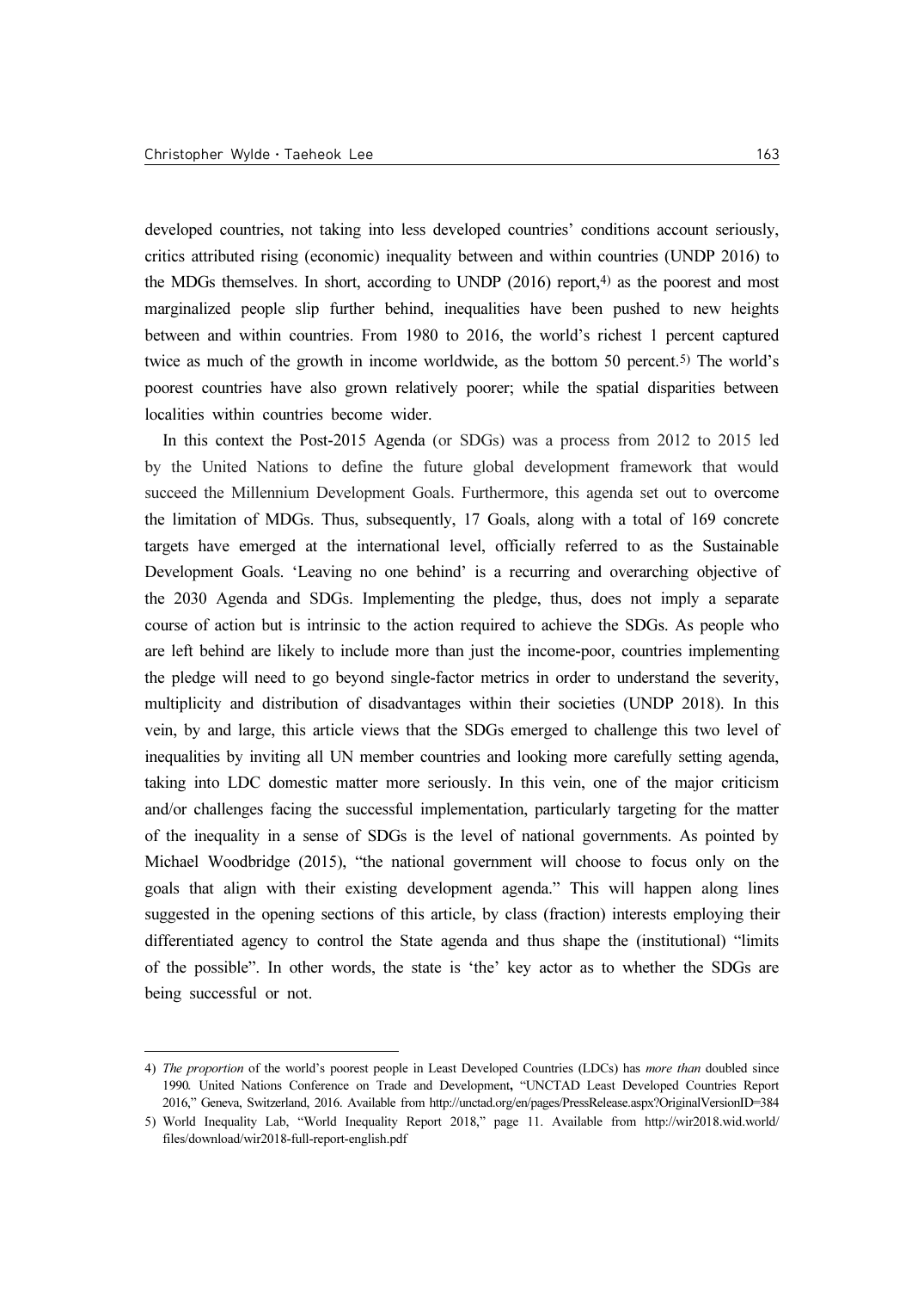#### **CONCLUSIONS**

A robust twenty-first state seeking to realise the SDGs in an era of globalisation characterised by multi-level governance must develop both the capacity and autonomy to do so. Much research to date has focused on state capacity. This is not unimportant. However, what this article has argued is that in order for these capacities to be used appropriately in the context of the SDGs, it must also possess the appropriate autonomy. In other words, the politics cannot be ignored; realising the SDGs is not simply a technical and technocratic exercise. Thus, as stated above, the state is still 'the' key actor in the way of realizing the SDGs to be truly completed by 2030. Particularly, in the sense of carrying out the 'leave no one behind,' which is the under the umbrella of the notion of inequality, UN member states understood that inequalities and acute deprivation will subside only when the furthest behind benefit to a greater degree and faster pace from government policies and investment. In this sense, it assures that reducing inequalities and ensuring no one is left behind are integral to achieving the SDGs. Practically, the pledge to 'leave no one behind' means all governments must chart a new course aimed specifically at curbing inequalities between people, groups and places. And national governments intend to correct for legacies of discrimination and exclusion both between and within countries; and prioritizing and fast-tracking progress among the furthest behind. All understand and agree that all stakeholders in a global architecture need to overarchingly and comprehensively endorse each other and with no such doubt the national state should be an upfront runner who realizes the "development as freedom." The scope of this piece of work is aligned to the realm of theoretical aspect. Thus, this will guide a 'room' for empirical cases to see how and in what ways state is still 'the' critical actor in enhancing the SDGs to be met.

#### **REFERENCES**

- Alvaredo, F., (ed.), 2018, World Inequality Report 2018, World Inequality Lab, viewed 1 April 2020, from http://wir2018.wid.world/files/download/wir2018-full-report-english.pdf
- Benton, T., 1984, The Rise and Fall of Structural Marxism: Althusser and his influences, London: MacMillan Press.
- Bonefeld, W., 2012, 'Freedom and the strong state: on German ordoliberalism', New Political Economy, 17(5): 633-56.
- Cerny, P., 2014, 'Neoliberalism: Alive and Well?', International Studies Review, 16 (4), 645–6.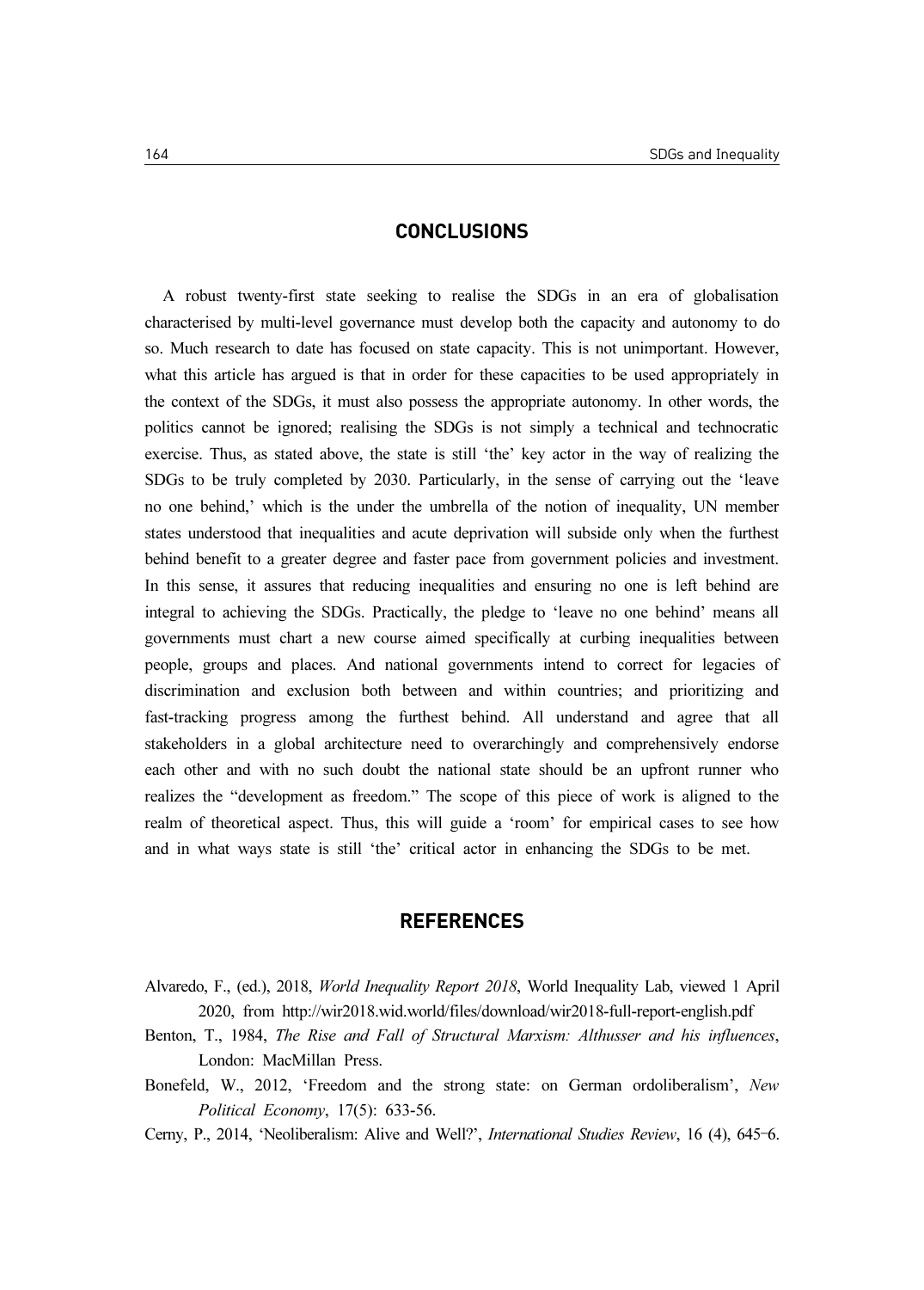- Chang, D., 2013, 'Labour and the 'Developmental State': A Critique of the Developmental State Theory of Labour, in B. Fine, J. Saraswati, and D. Tavasci (eds.), Beyond the Developmental State: Industrial Policy into the Twenty-First Century, pp. 85-109, Pluto Press, London.
- Cox, R., 1981, 'Social Forces, States, and World Orders: Beyond International Relations Theory', Millennium: Journal of International Stuides, 10(2), 126-155.
- Cox, R.W. (eds.), 1996, 'Gramsci, Hegemony and International Relations: An Essay in Method', in R.W. Cox & T.J. Sinclair, Approaches to World Order, Cambridge University Press, Cambridge.
- Cumings, B., 1999, 'Webs with No Spiders, Spiders with No Webs: The Genealogy of the Developmental State', in Woo-Cumings, ed. The Developmental State, pp. 61–93, Cornell University Press, New York.
- Evans, P.B., Rueschemeyer, D., and Skocpol, T. (eds.), 1985, Bringing the State Back In, Cambridge University Press, Cambridge.
- Evans, P., 1995, Embedded Autonomy: States and Industrial Transformation, Princeton University Press, Princeton.
- Foucault, M., 2008[2004], The birth of Biopolitics. Lectures at the College de France, 1978-79. PalgraveMacmillan, Hampshire.
- Gamble, A. (eds.), 2014, 'Ideologies of Governance' in A. Payne and N. Phillips, The Handbook of the International Political Economy of Governance, Edward Elgar, Cheltenham.
- Gramsci, A.,1971, Selections from the Prison Notebooks of Antonio Gramsci: Ed. and Transl. by Q. Hoare and G. Nowell-Smith, Lawrence and Wishart, London.
- Hay, C. (eds.), 2006, '(What's Marxist about) Marxist State Theory', in C. Hay, M. Lister, and D. Marsh The State: Theories and Issues, Palgrave, Basingstoke.
- Hay, C. (eds.), 2014, 'Levels of Governance and their Interaction', in A. Payne and N. Phillips The Handbook of the International Political Economy of Governance. Edward Elgar, Cheltenham.
- Hay, C. and Marsh, D. (eds.), 2000, 'Introduction: Demystifying Globalization', in Hay, C. and Marsh, D. Demystifying Globalisation, pp. 1-17, PalgraveMacmillan, Hampshire.
- Heinemans, P., and Hollander, S., 2013, An unfinished symphony The road towards the post-2015 global development agenda. The Broker. Viewed 9 March 2020, from https://www.thebrokeronline.eu/an-unfinished-symphony-d13/
- Jessop, B., 1985, Nicos Poulantzas: Marxist Theory and Political Strategy, PalgraveMacmillan, Hampshire.
- Jessop, B., 1990, State Theory: Putting Capitalist States in Their Place, Polity Press, Cambridge.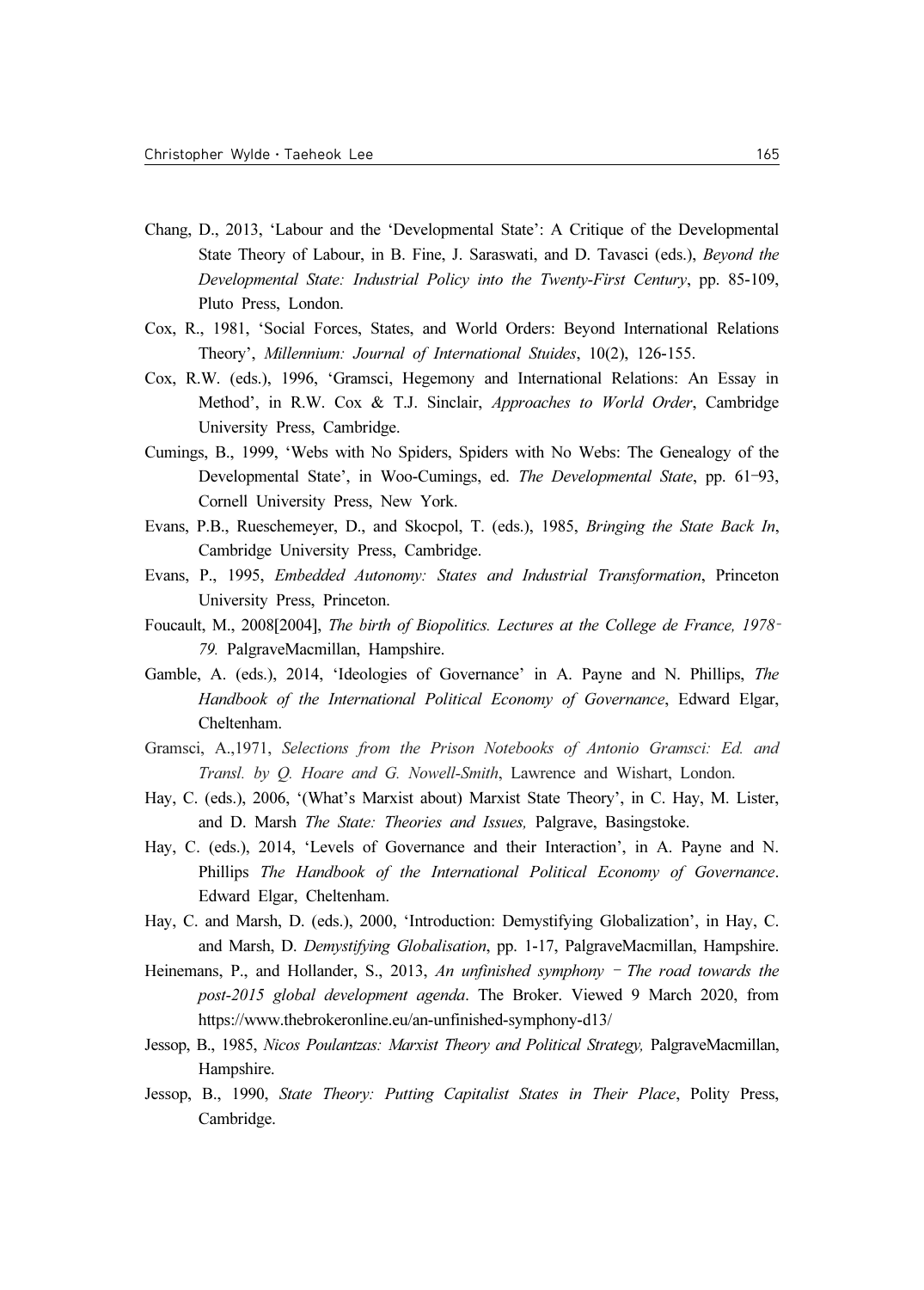- Jessop, B., 1999, 'The Strategic Selectivity of the State: Reflections on a theme of Poulantzas', Journal of Hellenic Diaspora, 25(1-2), 1-37.
- Jessop, B., 2001, 'Bringing the State Back In (Yet Again): Reviews, Revisions, Rejections, and Re-directions', International Review of Sociology, 11(2), 149-173.
- JJessop, B. (eds.), 2002, 'Globalisation and the national state', in Aaronowitz, S. and Bratsis, P., Paradigm Lost: State Theory Reconsidered, 185-220, Minnesota, University of Minnesota Press.
- Paradigm Lost: State Theory Reconsidered, pp. 185-220, Minnesota, University of Minnesota Press.
- Jessop, B., 2016, The State: Past, Present, and Future, Polity, London.
- Johnson, C., 1982, *MITI and the Japanese Miracle*, Stanford University Press, Stanford.
- Kothari, 2005, 'A radical history of development studies: individuals, institutions and ideologies', in Kothari, U. (ed.) A Radical History of Development Studies, Zed Books, London.
- Leftwich, A., 2000, States of Development: On the primacy of politics in development, Polity, Lodon.
- Löwith, K., 1964, From Hegel to Nietzsche, D. Green (trans.), Columbia University Press, Garden City.
- Marx, K., 2000[1843], Critique of Hegel's 'Philosophy of Right', in D. McLellan (ed.) Karl Marx: Selected Writings, Oxford University Press, Oxford.
- Mann, M., 1984, 'The Autonomous Power of the State, its origins, mechanisms and results', European Journal of Sociology, 25(2), 185-213.
- OECD, 1996. Shaping the 21st Century: The Contribution of Development Cooperation. Viewed 19 March 2020 from https://www.oecd.org/dac/2508761.pdf.
- Ohmae, K., 1995, The End of the Nation State, Simon and Schuster, New York.
- Önis, Z., 1991, 'Review: The Logic of the Developmental State', Comparative Politics, 24(1), 109–26.
- Palan, R. & Abbott, J., 1999, 'The state in the global political economy', in Palan, R. and Abbott, J. (eds.) State Strategies in the Global Political Economy, 32-54, Pinter, London.
- Pempel, T.J., 1999, 'The Developmental Regime in a Changing World Economy' in Woo-Cumings, M. (ed.), The Developmental State, 137-181, Cornell University Press, New York.
- Philips, N., 2017, 'Power and inequality in the global political economy', *International* Affairs, 93(2), 429-444.
- Poulantzas, N., 1969, 'The Problem of the Capitalist State', New Left Review, 58, 67-78. Poulantzas, N., 1973, Political Power and Social Classes, Verso, London.
- Poulantzas, N., 1978, State, Power, Socialism, New Left Books, London.